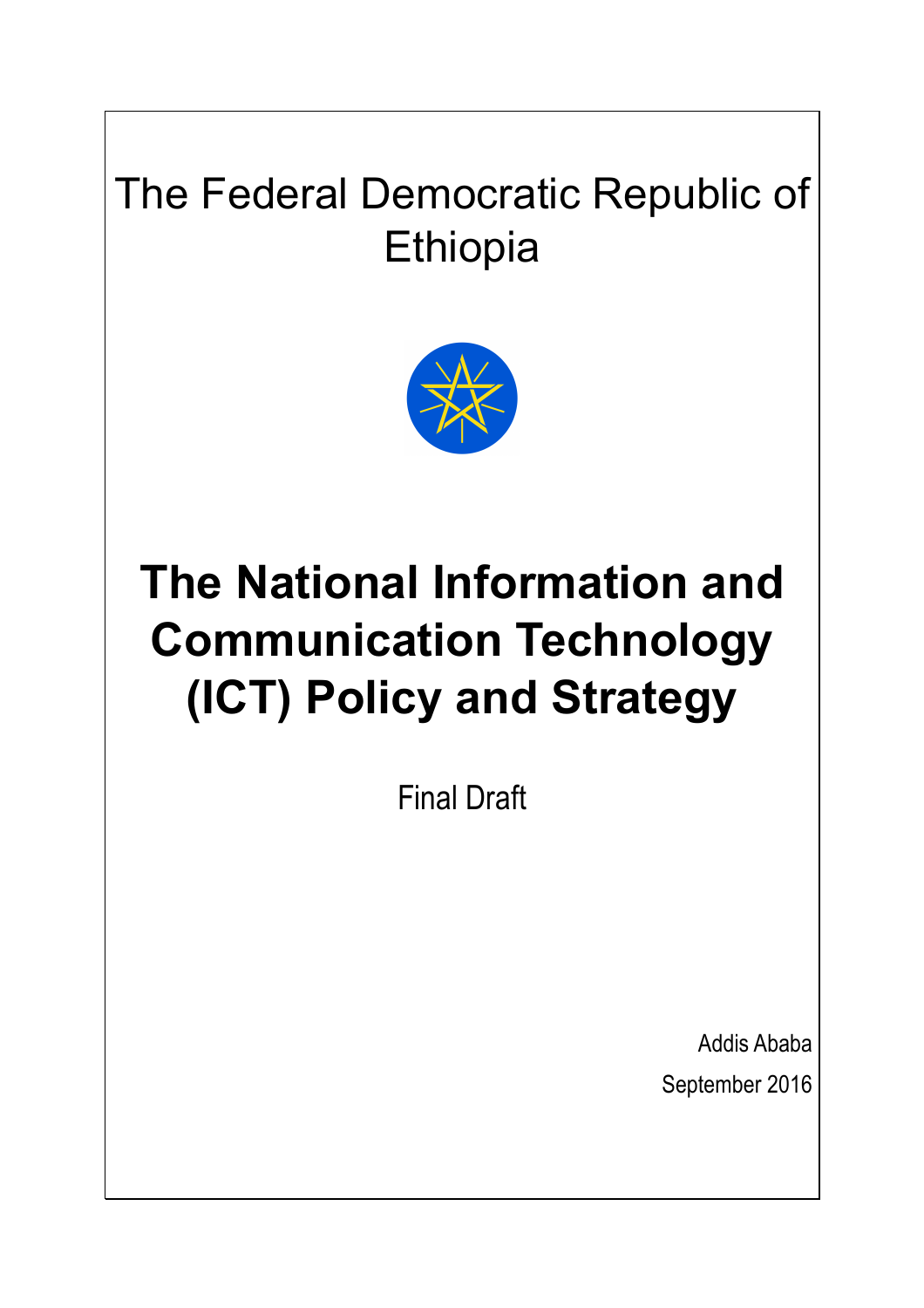# **Table of Contents**

|                         |                | Pages |
|-------------------------|----------------|-------|
|                         |                |       |
| 1                       |                |       |
| 2                       |                |       |
| $\overline{\mathbf{3}}$ |                |       |
|                         | 3.1            |       |
|                         | 3.2            |       |
|                         | 3.3            |       |
|                         | 3.4            |       |
|                         | 3.5            |       |
|                         | 3.6            |       |
|                         | 3.6.1          |       |
|                         | 3.6.2<br>3.6.3 |       |
|                         | 3.6.4          |       |
|                         | 3.6.5          |       |
|                         |                |       |
| 4                       |                |       |
|                         | 4.1<br>4.1.1   |       |
|                         | 4.1.2          |       |
|                         | 4.1.3          |       |
|                         | 4.1.4          |       |
|                         | 4.2            |       |
|                         | 4.2.1          |       |
|                         | 4.2.2          |       |
|                         | 4.2.3          |       |
|                         | 4.2.4          |       |
|                         | 4.3            |       |
|                         | 431            |       |
|                         | 4.3.2          |       |
|                         | 4.3.3          |       |
|                         | 4.3.4          |       |
| 5                       |                |       |
|                         | 5.1            |       |
|                         | 5.1.1          |       |
|                         | 5.1.2          |       |
|                         | 5.1.3          |       |
|                         | 5.2            |       |
|                         | 5.2.1<br>5.2.2 |       |
|                         | 5.2.3          |       |
|                         | 5.3            |       |
|                         | 5.3.1          |       |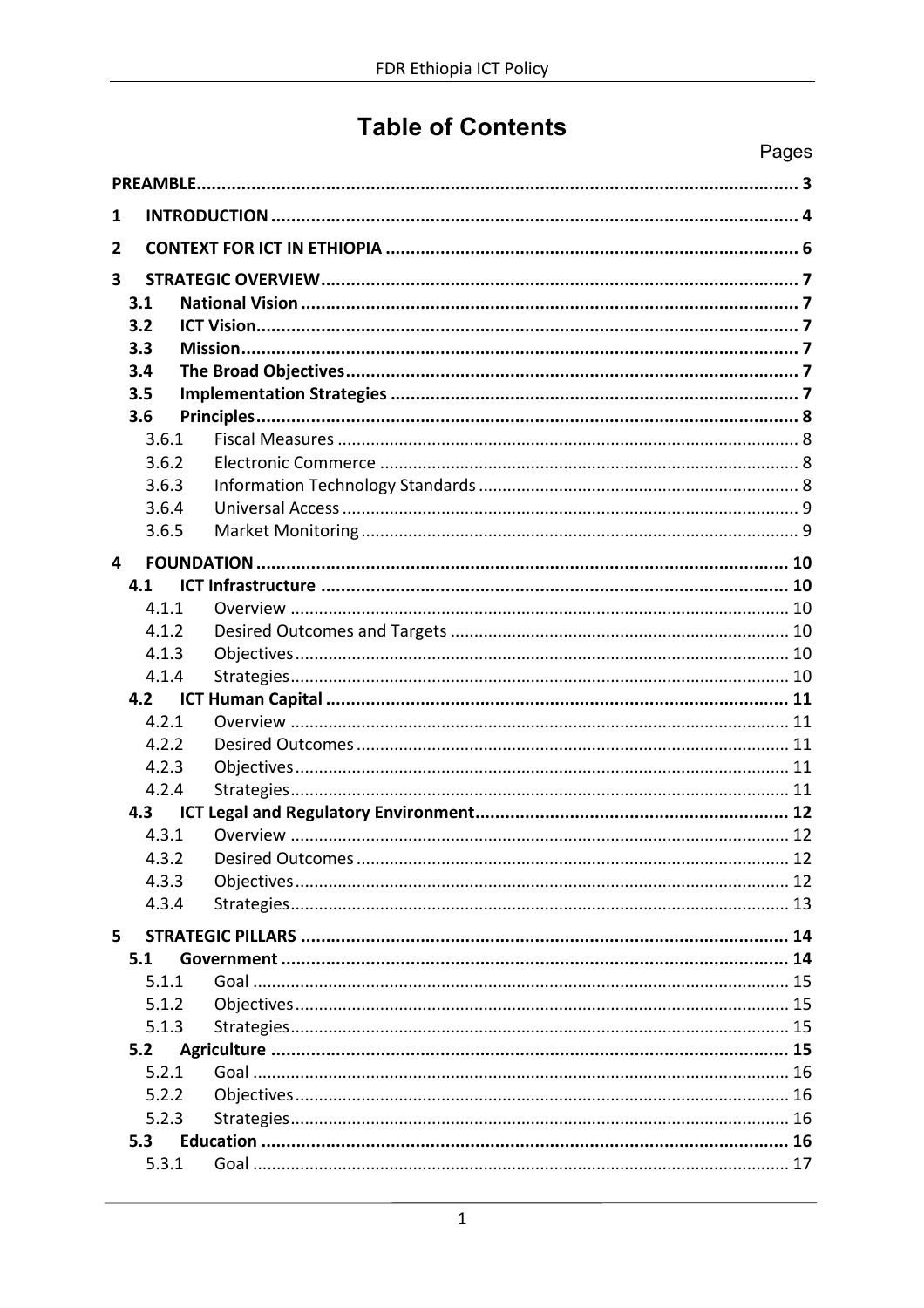| 5.3.2 |  |
|-------|--|
| 5.3.3 |  |
| 5.4   |  |
| 5.4.1 |  |
| 5.4.2 |  |
| 5.4.3 |  |
| 5.5   |  |
| 5.5.1 |  |
| 5.5.2 |  |
| 5.6   |  |
| 5.6.1 |  |
| 5.6.2 |  |
| 5.6.3 |  |
| 5.7   |  |
| 5.7.1 |  |
| 5.7.2 |  |
| 5.7.3 |  |
| 6     |  |
| 6.1   |  |
| 6.2   |  |
| 6.2.1 |  |
| 6.2.2 |  |
| 6.2.3 |  |
| 6.2.4 |  |
| 6.2.5 |  |
| 6.2.6 |  |
| 6.2.7 |  |
| 6.3   |  |
| 6.4   |  |
| 6.5   |  |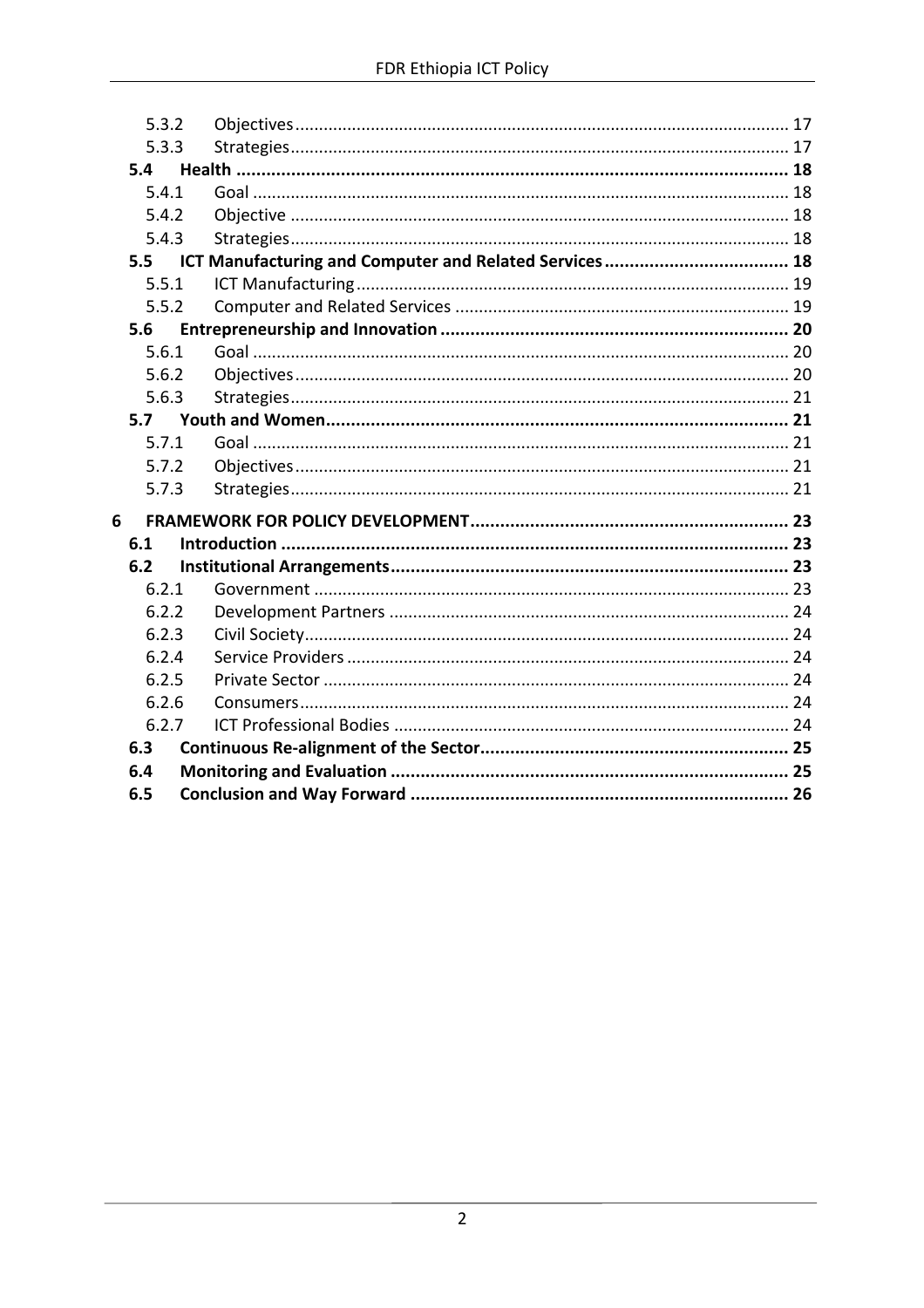# PREAMBLE

Although digital technologies have spread rapidly in much of the world, digital dividends that is, the broader developmental benefits from using these technologies—have lagged behind. In many instances, digital technologies have boosted economic growth, expanded opportunities, and improved service delivery. Yet, for digital technologies to benefit everyone everywhere requires ending the digital divide. But even expanded digital adoption will not be enough to get the full benefits of the digital revolution; countries also need to work on the "analog complements"—by strengthening strategies that allow tech-enabled businesses to compete with traditional industries, by adapting workers' skills to the demands of the new economy, and by ensuring that institutions are accountable.

This policy document is drawn from a review of the 2009 policy and is inspired, firstly, by the desire to leverage Information and Communication Technologies (ICT) to play a stronger role in Ethiopia's aspiration to become a middle-income economy and transforming the country into a leading tech hub in the region.

Secondly, the policy provides a pro-active strategy and regulatory framework that is not only in sync with contemporary technological realities and dynamics, but also seeks to guide the orderly development of the ICT sector in such a way as to ensure maximum developmental impact for the benefit of all Ethiopians.

Thirdly, while the Ministry assigned responsibility for the ICT sector will carry out the coordinating function of this policy, implementation will involve the efforts of all the various ministries and agencies that make use of digital technologies to fulfill their objectives.

Fourthly, this policy takes cognizance of the tremendous impact of globalization and rapid technological change since the first policy was implemented. These developments have invariably affected the traditional approach to the management of public affairs and delivery of services, which increasingly informs the need for a more pro-active policy and response from the government. Due to the dynamic nature of the sector, ICT policies need to be reviewed on a regular and systematic basis to benefit from these rapid technological advances. In order to realize the benefits and impact of ICT, emphasis will be placed on policy implementation initiatives, programs and projects. The overarching policy focus will be to provide access to ICT, especially broadband, to all Ethiopians and seamless connectivity, backed up by strengthened collaboration at regional and international levels. Due to the convergences in the sector, ICT and broadcasting shares a wide range of communality and this national ICT Policy and Strategy doesn't focus specifically to the broadcasting sector.

In conclusion, this updated policy instrument, which is the product of an extensive stakeholder consultation process carried in the first half of 2016, shall set the direction and pace for the further development of Ethiopia's ICT sector in particular, and the digital economy in general, while ensuring that all stakeholders benefit fully from the expected impacts.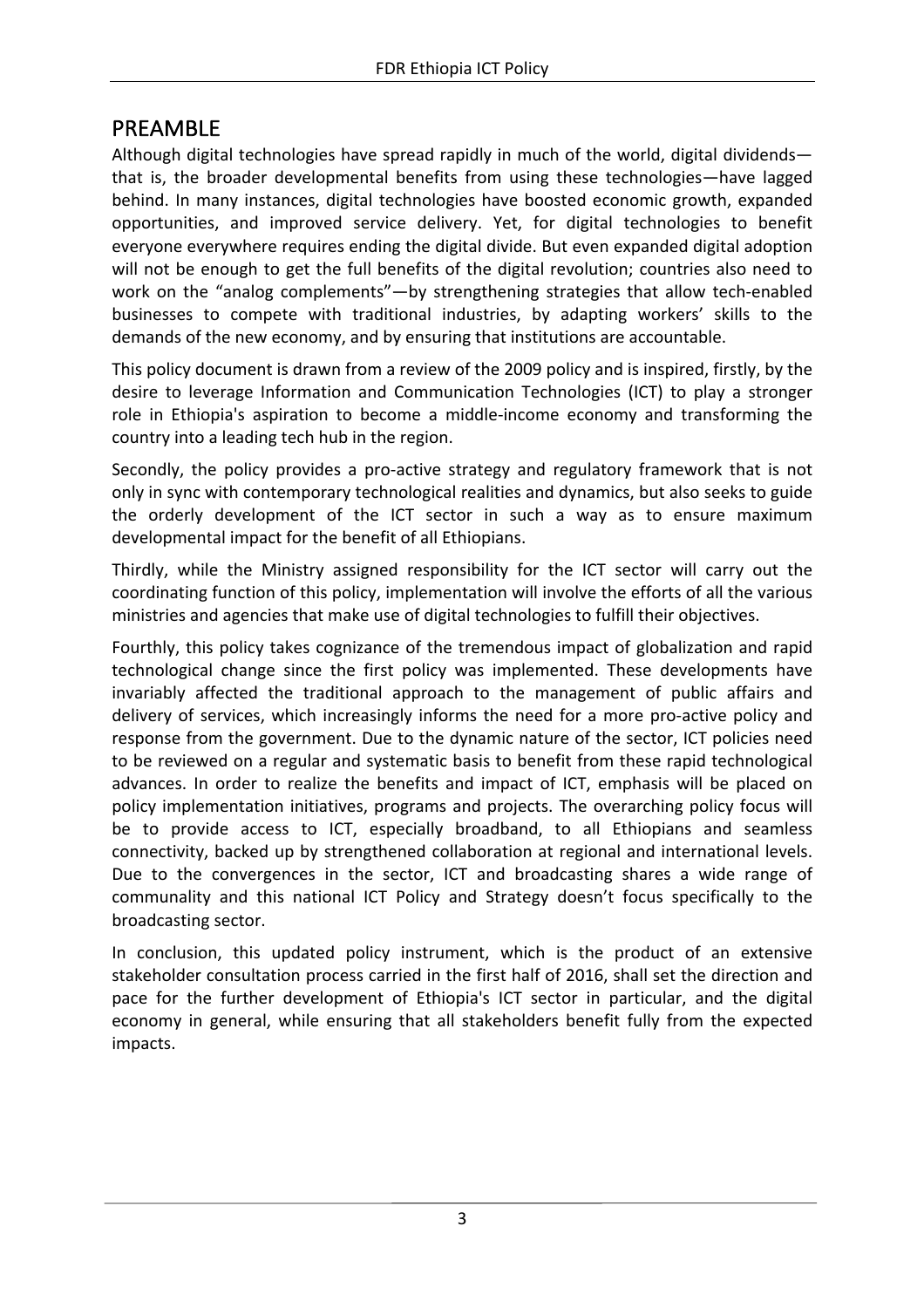# 1 INTRODUCTION

Information and Communication Technologies (ICTs) are one of the key drivers of globalization and development in the current age. By facilitating the creation, distribution and application of knowledge in digital form, ICTs serve as a major source of wealth creation and improvement in the quality of life in countries and for people across the world. The growing impact of ICT and the application of advances in new technological products and processes have elicited a high rate of innovation across various countries, as well as a shift towards more knowledge-intensive industries.

As such the Ethiopian Government has naturally made the development of ICT one of its strategic priorities and has placed a significant emphasis on its role of economic infrastructure as set out in the second *Growth and Transformation Plan* (GTPII). This stems from the recognition that ICT is a key driver and facilitator for transforming Ethiopia's predominantly subsistence-agriculture economy to a knowledge-based economy and information society. ICT will be fundamental for Ethiopia's aspiration to become a middleincome country.

ICT is also a key element in achieving the seventeen UN Sustainable Development Goals (SDGs). Goal 9, and its targets, places an emphasis on the role of technological progress and bridging the digital divide to find lasting solutions for both economic and environmental challenges. Target 9c sets 2020 as the deadline for achieving affordable broadband access for all. Moreover, the achievement of the other SDGs is greatly facilitated by digital technologies. 

Improved public service delivery and greater government openness are other important benefits arising from the application of ICT as highlighted in the *eGovernment Vision for 2020*.

The Ethiopian government established the Ministry of Communication and Information Technology (MCIT) in 2010 recognizing this critical role of ICT to national development and along with the Proclamation No. 916/2015 gave the MCIT a comprehensive mandate to promote the expansion and development of ICT.

Ethiopia's ICT infrastructure has seen significant improvements in the past few years. Mobile telecommunications alone grew from a mere 1 million subscribers in 2007 to 39 million in 2014/15. The country has made equally impressive strides in spreading ICTs across the government, education and health sectors and developing the computer software and ICT manufacturing sectors.

Nevertheless, the adoption of ICT in Ethiopia remains low in comparison with regional and global peers. The major constraints that are preventing Ethiopia from achieving its full digital potential include:

- The need to update legal and regulatory frameworks to deal with new technological advances and, with recent infrastructure growth, to enhance monitoring of service affordability and quality;
- The need to increase the usage of of broadband service in the country;
- Constraints in take up of ICT services in rural areas by citizens, businesses and health and educational institutions due to awareness issues:
- The need to avail affordable ICT devices and services for some elements of the population;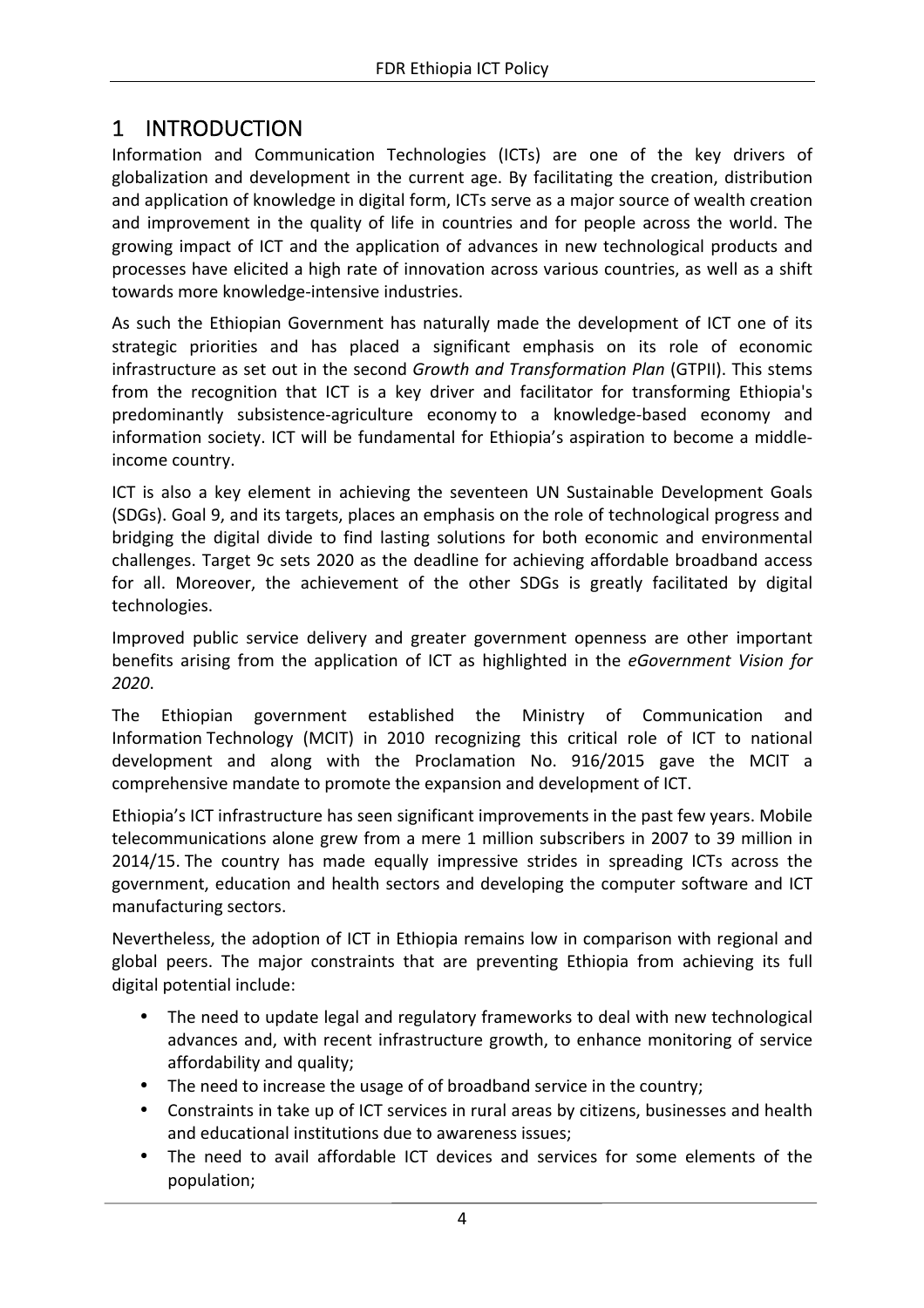- An under developed ICT sector with limited private sector involvement;
- Challenges boosting locally relevant applications and services and scaling up innovative entrepreneurs; and
- Low levels of Internet penetration, as compared with take-up of mobile services, and low levels of fixed broadband penetration, as compared with take-up of mobile broadband.

These constraints present challenges, but also opportunities, for accelerated development of ICT in Ethiopia. Thus, the Government of Ethiopia has recognized the importance of ICT development to support the national development plan.

The scope of this policy covers both using ICT as a tool for socio-economic development and ICT as a sector in its own right, with a direct contribution to GDP growth. Apart from being an enabler of socio-economic development, ICT also supports Ethiopia's on-going process of democratization and good governance. ICT will furthermore be at the heart of modernizing the major sector of agriculture and strengthening the on-going process of sustainable development and poverty reduction.

The policy articulates guidelines and describes critical strategic issues for the development of ICT in Ethiopia. It is organized into six chapters inclusive of the introduction. Chapter two analyses the current state of ICT in Ethiopia and the commitments made towards its development. Chapter three outlines the basic principles of the national ICT policy, in terms of the vision, mission, goals, implementation strategies, objectives and principles. The fourth chapter outlines the three foundational action areas. The fifth chapter builds on the foundational action areas and outlines the key pillars of the ICT policy. The last chapter discusses a framework for policy development.

The full effect of these policy guidelines is dependent on the implementation of the coordination of all ministries and agencies, which will roll out the different programs and projects to achieve the outlined objectives. An effective Monitoring and Evaluation (M&E) mechanism will accordingly be developed to track policy implementation, in order to achieve the objectives of this policy.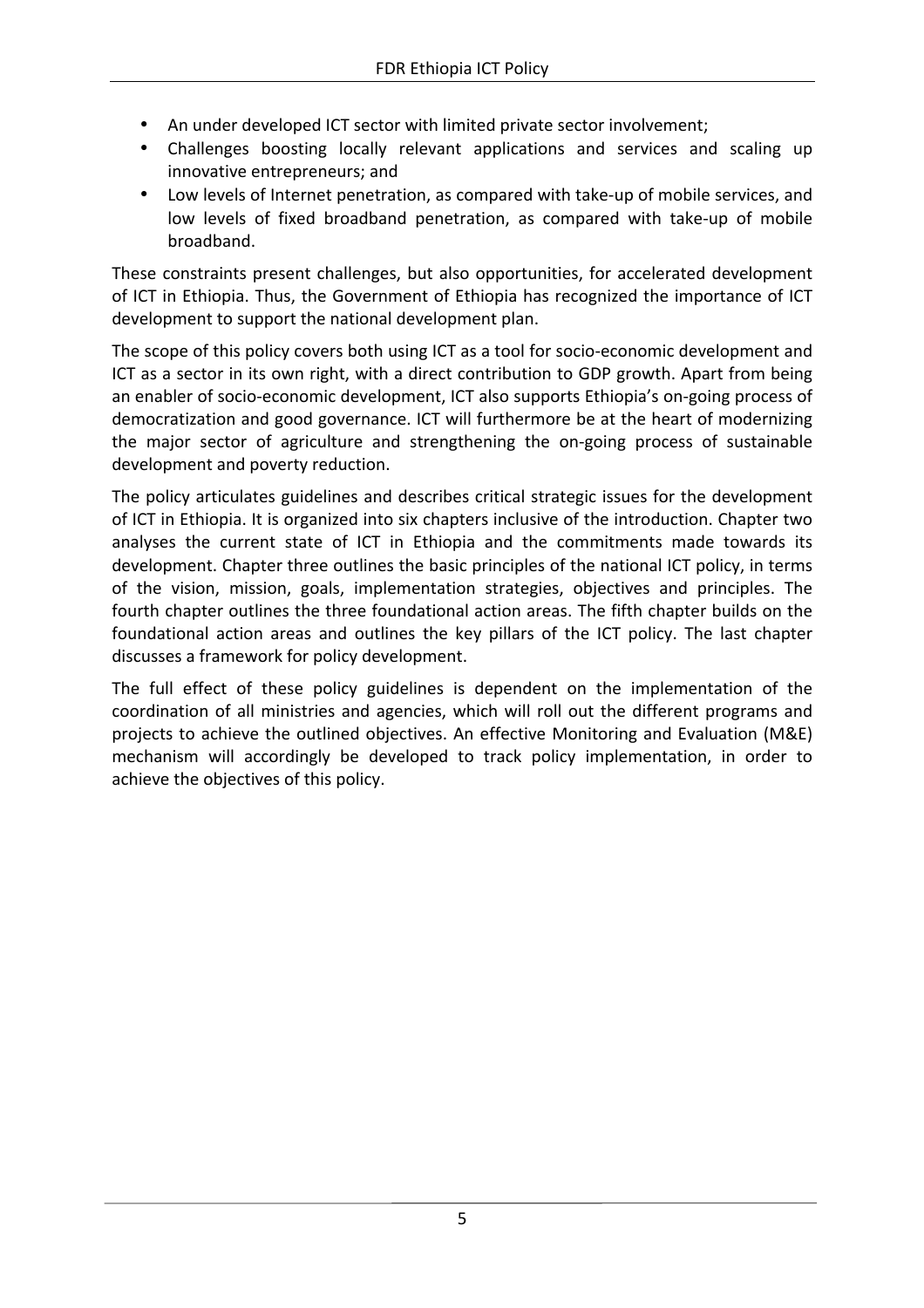# 2 CONTEXT FOR ICT IN ETHIOPIA

Achieving rapid, broad-based, sustained and equitable economic growth to eradicate poverty is a key objective of the government of Ethiopia with the overall objective of Ethiopia becoming a lower middle-income country by 2025. In this vein, the telecommunications sector was identified as a fundamental Economic Infrastructure in the government's first Growth and Transformation Plan (GTP I).

During the five-year period of GTP I (2009/10-2014/15), access to ICT networks expanded significantly. The number of mobile subscribers increased from 6 million to 39 million. Similarly, the percentage of the rural population within 5 kilometers radius to telephone service increased from 62 per cent to 96 per cent. The number of Internet usage rose from fewer than a million to almost more than 4 million. Growth was also experienced in networks connecting government and social institutions such as secondary schools and hospitals. 

However, the ICT sector in Ethiopia still faces substantial challenges including amongst others:

- Differences in the extent of usage of broadband services and availability of the latest broadband technologies
- Cost of broadband connectivity impeding its widespread diffusion;
- Incomplete connectivity of all institutions in government, education and health networks;
- Need for ICT legislation and regulation to adjust to the rapidly evolving ICT sector;
- Insufficient locally relevant ICT services and applications for economic and social development and poverty reduction;
- Need for ICT to provide a valuable contribution to monitoring, mitigating and adapting to climate change and for ICT to play an enhanced role in emergency communications and disaster relief;
- Lack of digital literacy and awareness to enable all citizens to access and contribute to sharing of information, ideas and knowledge to create an inclusive information society; and
- Constraints to fully unleash the potential of small innovative entrepreneurs for transforming the economy.

This policy framework addresses these challenges.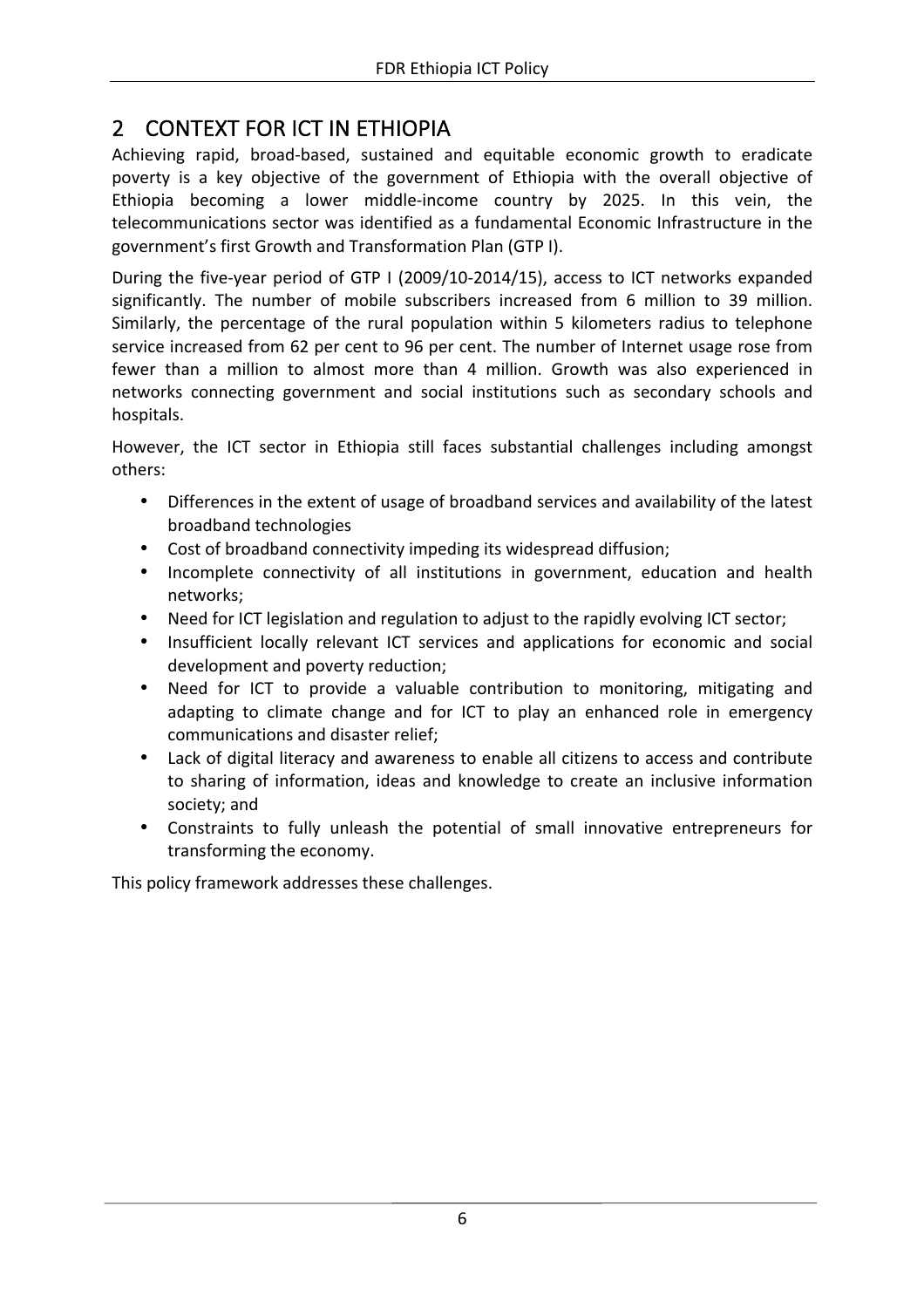# 3 STRATEGIC OVERVIEW

## **3.1 National Vision**

To transform Ethiopia from a country associated with poverty to a middle- income economy and society with deep-rooted participatory democracy and good governance based on the mutual aspirations of its peoples.

## **3.2 ICT Vision**

Every aspect of Ethiopian life is ICT assisted.

# **3.3 Mission**

To develop, deploy and use information and communication technologies to improve the livelihood of every Ethiopian, and optimize their contribution to the development of the country.

# **3.4 The Broad Objectives**

To address the challenges faced by the sector, the broad objectives of this National ICT Policy are to:

- Deploy ICT Infrastructure throughout the country and make it universal, affordable, open and safe;
- Create the necessary skilled human resources required for the proper development and application of ICT and expand the society's basic knowledge and usage of it;
- Develop the necessary legal framework to support the widespread application of ICT and implement appropriate cyber security measures for the prevention of unlawful practices;
- Promote the use of ICT for modernizing government including the delivery of public services to promote good governance:
- Expand and strengthen the role of the private sector to enhance the rapid development of ICT goods, services and applications;
- Enhance the use of ICT across the economy for increased productivity and efficiency;
- Expand the reach of ICT networks across important sectors including agriculture, education and health; and
- Implement the use of ICT in applications relating to climate change, emergency communications and climate change.

# **3.5 Implementation Strategies**

The major implementation strategies set for ICT include:

- Develop and implement plans for the ICT sector including broadband and manufacturing;
- Develop and implement sector based ICT plans for government, education and health;
- Create a monitoring system to measure the reliability and quality of ICT infrastructure services made available to the public;
- Provide support and facilitate the development of local content and services; and
- Provide support and facilitate the development of widespread digital literacy and a labor force with appropriate ICT skills.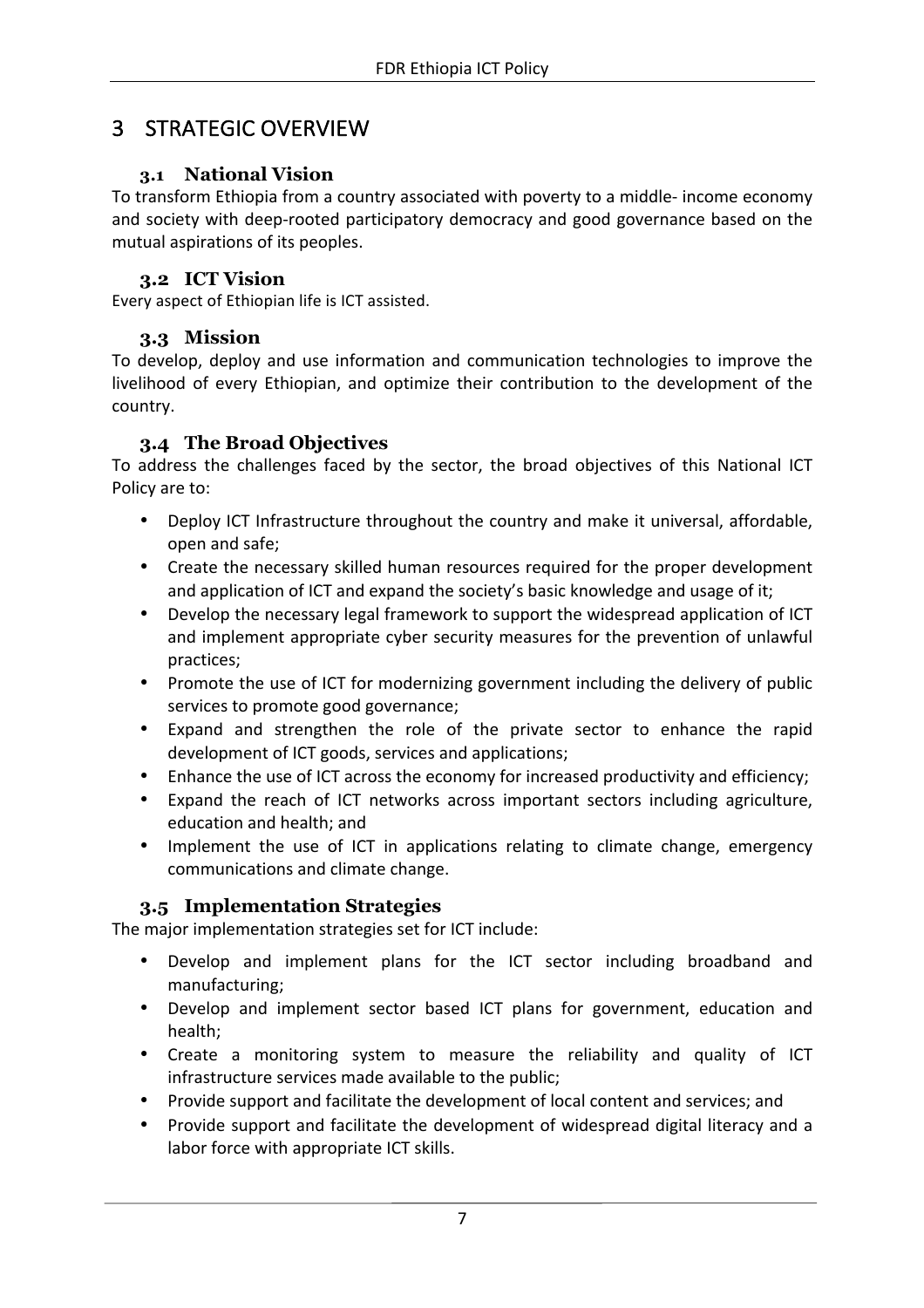# **3.6 Principles**

The implementation of this policy will be guided by the following principles:

#### **3.6.1 Fiscal Measures**

Enhance policy measures to stimulate increased investment and growth in the ICT sector. The overall objective will be to:

- Promote favorable fiscal policies to ensure that ICT facilitates internal economic growth;
- Develop fiscal mechanisms that respond to the fast changing needs of the information economy;
- Promote duty free zones to attract ICT investment; and
- Make budgetary provision to spur the growth of ICT.

## **3.6.2 Electronic Commerce**

In recognition of the important role that e-commerce plays in economic development, its use shall be promoted in local businesses as well as a means of integrating Ethiopia into the global economy. To this end:

- Support the development of e-commerce by ensuring legislation meets requirements such as validity of electronic transactions, legislation against computer crime and laws for protection of consumer personal data and privacy. Relevant commercial laws protecting consumers against fraudulent claims and merchandize shall be extended to e-commerce;
- Develop appropriate e-payment options to make them widely available to the general public and businesses;
- Enhance the critical role of postal and logistical services for dispatch and delivery of goods.
- Support promotional campaigns to raise public awareness on the potential opportunities presented by e-commerce; and
- Promote collaboration with the international community in developing an appropriate framework for international e-commerce.

#### *3.6.2.1 Postal Services*

The development of e-commerce introduces a new dimension into postal services as it creates demand for parcel delivery and the need for logistics solutions. To that end, all citizens should have the ability to access postal services. This will be achieved by, among others, ensuring universal, affordable and efficient universal postal services. This policy aims to achieve the following objectives:

- Universal access to high quality and affordable postal services; and
- Transform postal service to play a leading role in promoting e-commerce and developing appropriate delivery and logistics solutions.

# **3.6.3 Information Technology Standards**

In order to ensure utmost quality and safety of ICT goods and services, internationally recognized standards for ICT goods and services will be adhered to. Objectives include:

- Ensuring high standards of ICT equipment to promote optimal network operation;
- Protecting consumers from unsafe and/or illegal ICT goods; and
- Enhancing the reputation of Ethiopian produced ICT goods and services.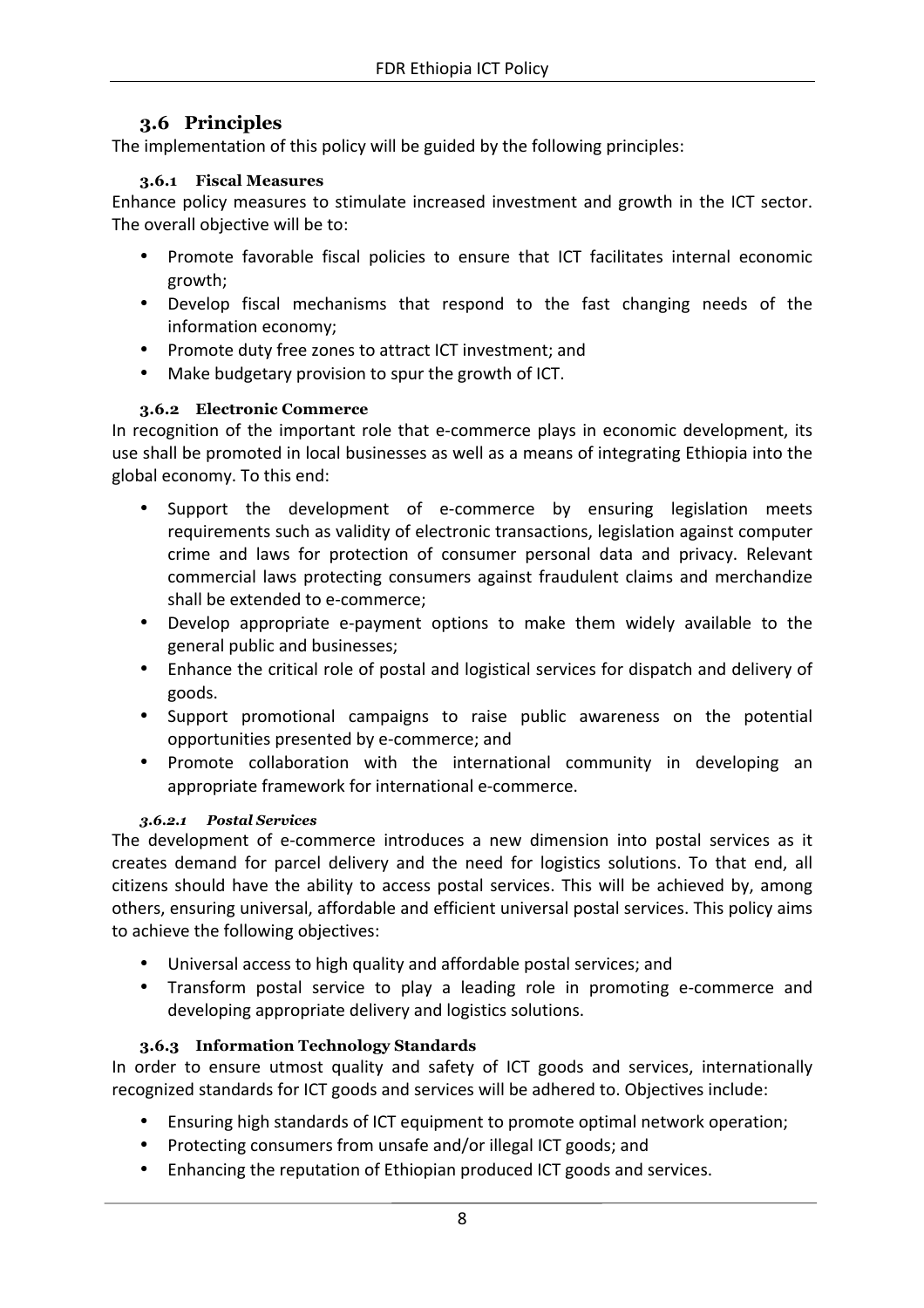#### **3.6.4 Universal Access**

All Ethiopian citizens must be able to benefit from ICTs. ICT services must be universally available, throughout the country and to all segments of society. Universal access policy objectives include:

- Ensuring universal, affordable, open and safe coverage of broadband internet to all;
- Ensuring that ICT services are of the highest quality; and
- Ensuring that relevant education and training programs allow everyone to maximize the opportunities afforded by ICT to improve the quality of their lives and to encourage life-long learning.

#### **3.6.5 Market Monitoring**

Ensuring the highest quality of ICT network services as well as their affordability. To that end, the quality and prices of Ethiopia's ICT network services will be regularly monitored and benchmarked to peer countries as well as to international standards and recommendations.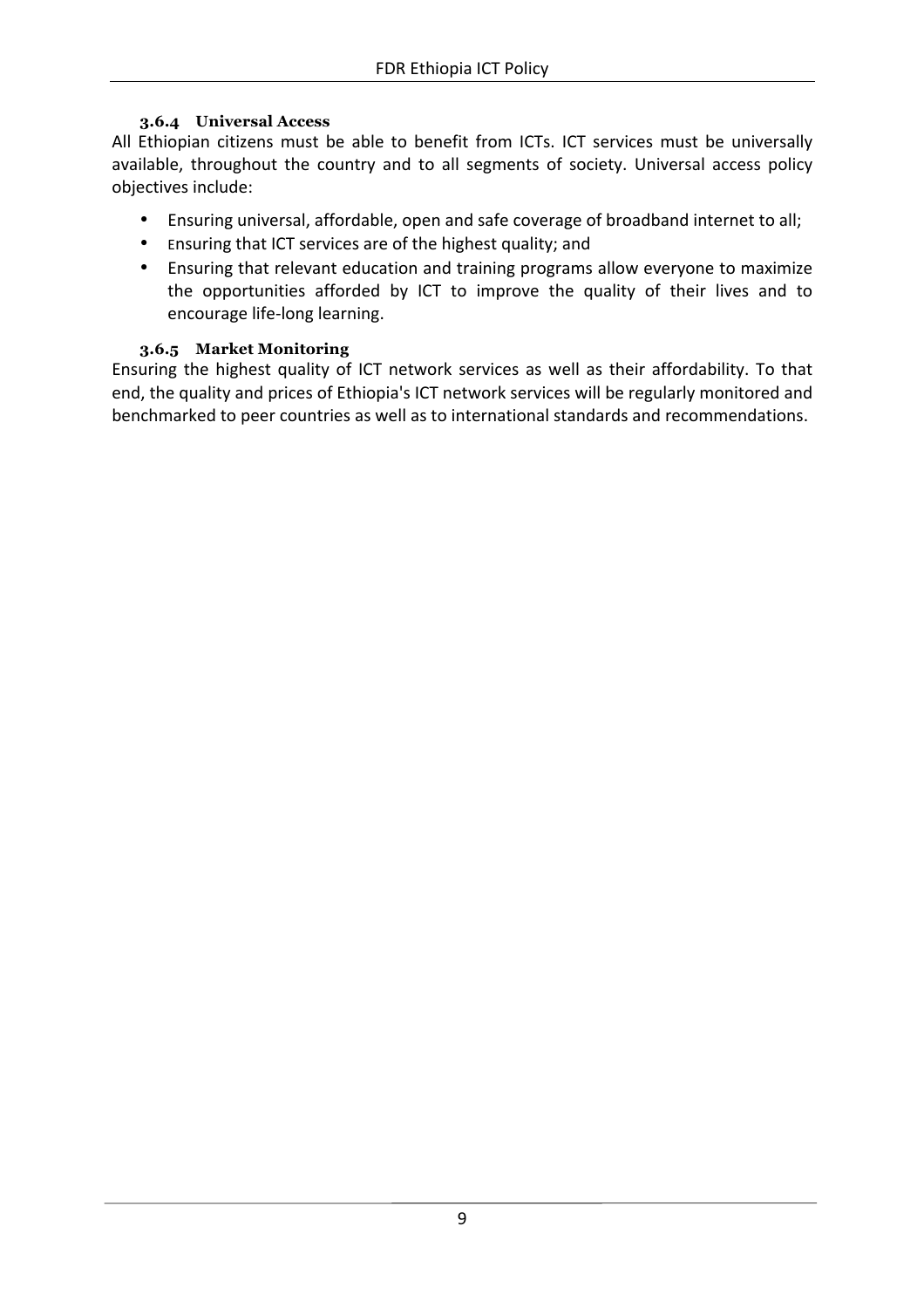# 4 FOUNDATION

Ethiopia's ICT policy is one of the fundamental components of the country's socio-economic development goals and objectives. In order to pave the way for a transition towards a knowledge-based economy, three foundational elements are essential for underpinning all other aspects of the policy:

**ICT Infrastructure**– This critical foundation is the backbone for increasing the penetration and access to affordable ICT services across all regions in Ethiopia.

**ICT Human Capital–** This involves developing human capital both in terms of skilled ICT professionals who will be able to sustain and grow the sector and digital literacy across the whole population so that citizens can use ICT effectively.

**ICT Legal and Regulatory Environment**– This is essential for ensuring orderly adaptation to rapid technological evolution, protecting the safety and security of consumers and providing an enabling setting for the ICT sector to grow.

To implement the three foundations of ICT policy, desired outcomes and targets, objectives as well as strategies are articulated below.

## **4.1 ICT Infrastructure**

#### **4.1.1 Overview**

Deploying modern, reliable and affordable ICT infrastructure throughout the country in an equitable manner is a major objective to optimize the benefits provided by ICT. The Government will adopt appropriate mechanisms to facilitate universal access to affordable ICT-based broadband services, with particular attention to children, women, and persons with disabilities.

One of the most fundamental facets of ICT infrastructure is broadband network connectivity. The penetration of networks has to be high enough to derive the optimum benefits for the economy.

#### **4.1.2 Desired Outcomes and Targets**

The development of telecommunications infrastructure in all regions of the country in view of promoting the development of ICT services and encouraging extensive utilization by the public.

#### **4.1.3 Objectives**

- Modernize and expand the country's communications and telecommunications infrastructure and services aimed at improving both coverage and quality;
- Ensure nationwide coverage and universal access to ICT infrastructure;
- Enhanced information infrastructure with multi-media services to cater to the needs of key sectors of the economy and the delivery of government services;
- Promote broadband as an instrument of economic development, and accelerate uptake of broadband among government institutions, businesses and citizens; and
- Ensure affordable ICT service prices for consumers, businesses and institutions such as schools and health facilities;

#### **4.1.4 Strategies**

The government will undertake the following key measures: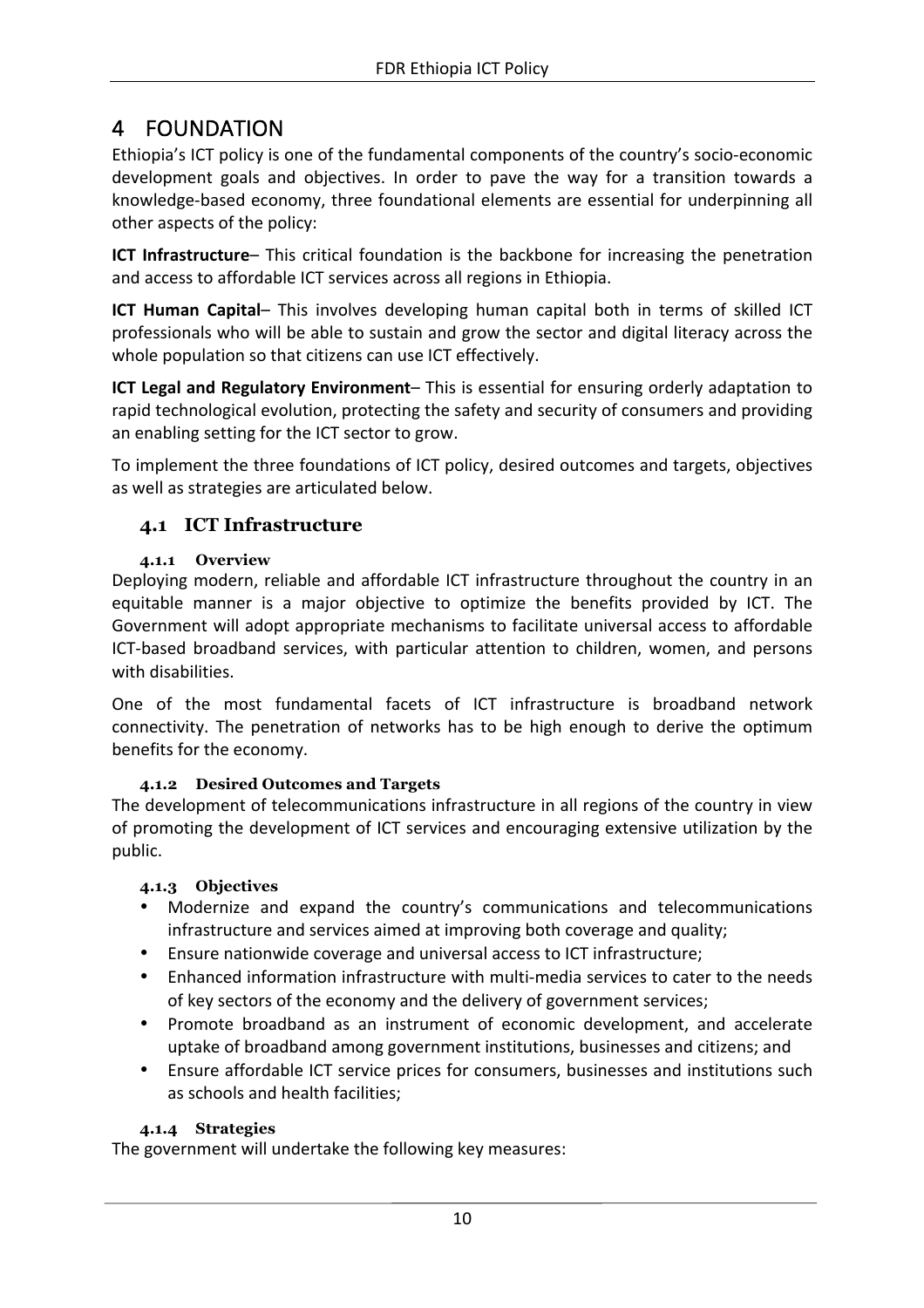- Create an enabling framework dealing with both supply and demand issues in order to accelerate the deployment of broadband infrastructure across the country;
- Ensure the availability, reliability and quality of broadband networks through the establishment of a monitoring system; and
- Implement initiatives to spread the availability of electricity in rural areas, which has hampered provision of ICT.

# **4.2 ICT Human Capital**

#### **4.2.1 Overview**

A society that can use and apply basic ICT applications and services to their needs (i.e., digital literacy), and a skilled labor force that can develop and manage ICT applications, services and hardware (i.e., ICT workforce), are essential if the full benefits of ICTs are to be realized. 

The main way that the government provides an opportunity for Ethiopians to acquire digital literacy and ICT skills is through the educational system. Progress has been made in implementing school networks with the goal of connecting all schools to high-speed Internet. This needs to be complemented with the incorporation of computer skills as a component of the primary and secondary school curriculum. Further, it is essential to equip citizens across the regions, particularly those out of school with a basic knowledge and awareness of digital technologies in order to ensure all communities benefit from ICT.

As the ICT sector grows, the need for ICT professionals will see a commensurate growth. Having a technologically knowledgeable workforce is critical for developing needed content and applications and to ensure the growth of the ICT manufacturing and computer software sectors as well as across other businesses and government.

Ethiopia's ICT policy, therefore, places a great emphasis on the strategic role of human capital development along the following objectives and strategies.

#### **4.2.2 Desired Outcomes**

- Produce a knowledgeable and highly skilled ICT labor force for enabling the country to develop and use ICT more effectively; and
- Create a digitally literate population capable of using ICT to transform their standards of living and of not only consuming but also producing digital content.

# **4.2.3 Objectives**

- To strengthen institutions offering ICT education and training;
- To increase the supply of adequately trained ICT professionals; and
- To develop digital literacy amongst all citizens.

# **4.2.4 Strategies**

- Develop and implement short, medium, and long-term ICT human capital development plans;
- Enhance ICT technical skills development in the educational system with the aim of increasing the supply and diversity of ICT skills, to eliminate shortages of personnel and to meet future growth requirements;
- Encourage private sector initiatives both in educational institutions and industrial establishments, to enable them to strengthen the delivery of ICT training;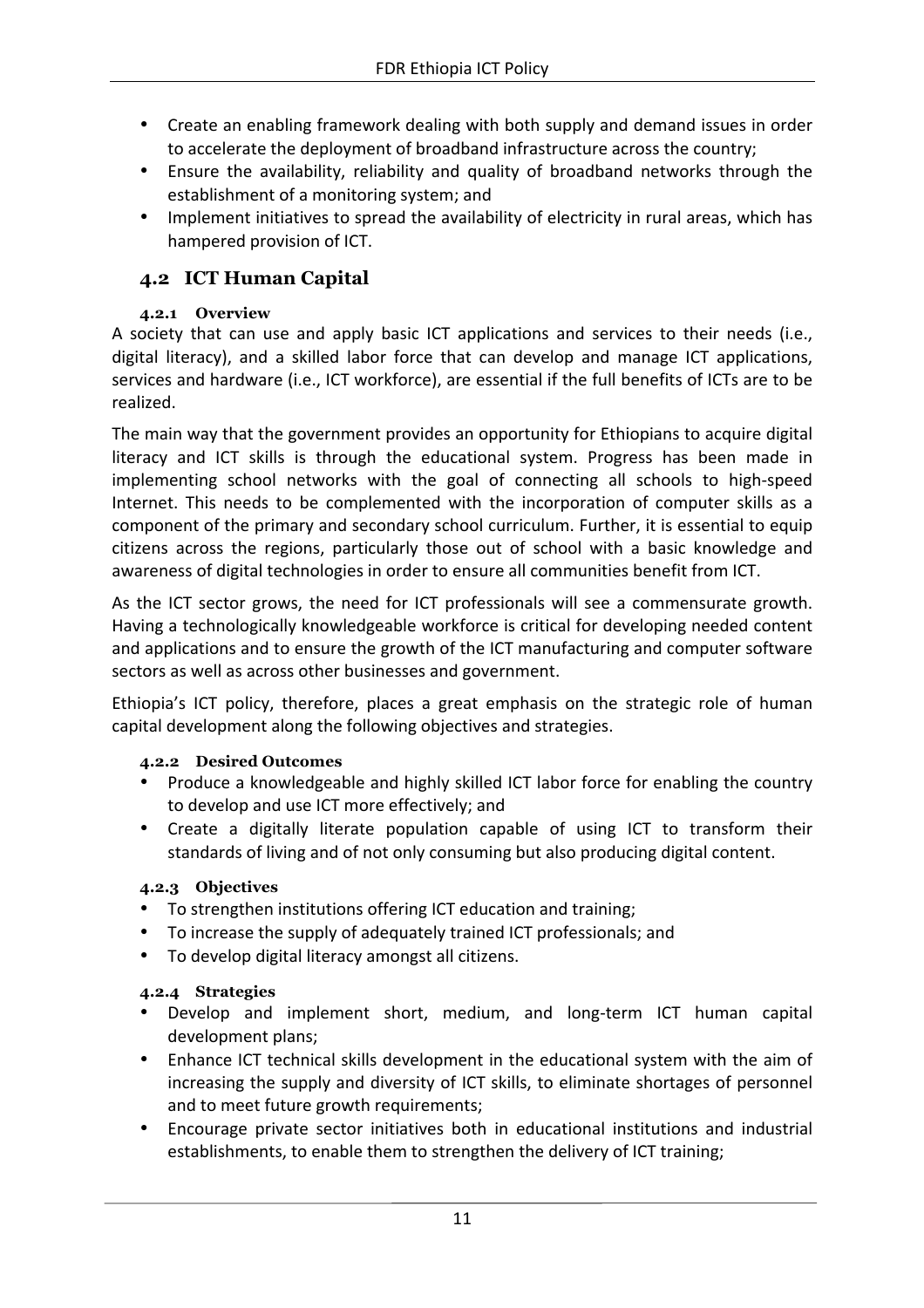- Identify ICT human capital requirements in key areas of the economy to ensure appropriate ICT courses and degrees; and
- Leverage community institutions to provide digital literacy training to the public, particularly digitally disadvantaged groups such as the elderly, women and unemployed.

# **4.3 ICT Legal and Regulatory Environment**

#### **4.3.1 Overview**

The successful exploitation and full-scale application of ICT requires an enabling legal and regulatory environment. The ICT legal and regulatory environment needs to keep pace with the challenges of the ever evolving and rapidly developing ICT sector as will as its specific conditions in Ethiopia.

The government recognizes that ICT development needs to be well coordinated and guided by appropriate standards and best practices.

The rising use of ICTs, notably the Internet, has brought attention to the need for proper care and due protection to minimize risks. For instance, inaccurate or false information can be rapidly disseminated through ICT networks feeding misleading information to individuals, firms and public organizations. Furthermore, there are ever increasing threats from hackers, attackers and other malicious online behavior. These factors erode the confidence of users in adopting new services and applications and furthermore can have serious consequences for government and business networks. Thus, in order to increase confidence in the wide application of ICTs requires the implementation of the necessary standards and creation of a safe and secure environment.

Therefore, the government is committed to guiding the development of ICT, and facilitating its application, by implementing the following objectives as an integral part of the legal systems and regulatory framework.

#### **4.3.2 Desired Outcomes**

To safeguard national, institutional and individual security concerns, as well as providing an enabling legal and regulatory environment, in order to support the development of ICT in the country.

#### **4.3.3 Objectives**

- To establish standards and guidelines harmonized at national and regional levels for the deployment and exploitation of ICT throughout the country;
- To ensure intellectual property rights protection in ICT;
- To ensure that ICT policies, laws and regulations accommodate the needs of disadvantaged members of society;
- To facilitate domestic and foreign investment in the development of the ICT manufacturing and software and services industries by creating a conducive legal and regulatory environment;
- To safeguard national electronic communications networks including preventing, detecting and responding to cybercrime and misuse of ICT; and
- To enhance user confidence and trust, as well as to protect both data and network integrity.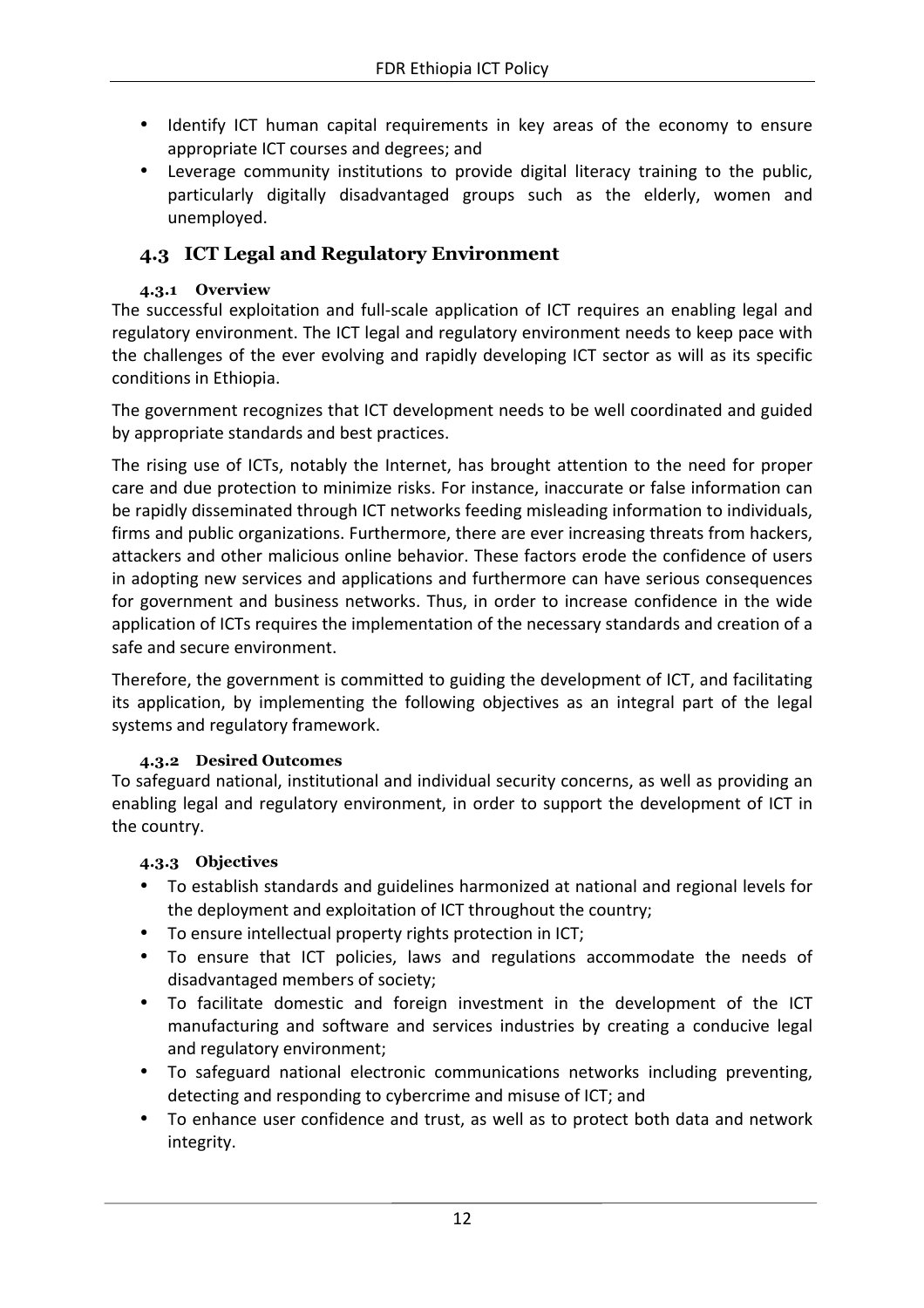#### **4.3.4 Strategies**

- Review and enhance existing laws and regulations to facilitate the exploitation and widespread use of ICT including, as appropriate, regional and international standards;
- Develop a legal base for electronic archives;
- Develop ICT and related regulatory frameworks, in order to address socially undesirable activities;
- Implement guidelines and standards for quality control in ICT products and service delivery;
- Facilitate the enactment legislative instruments to for data protection, security and freedom of access to information:
- Protect networks, data and information systems against attacks and unauthorized access and strengthen the National Information Security Policy.
- Promote information security awareness by ICT users.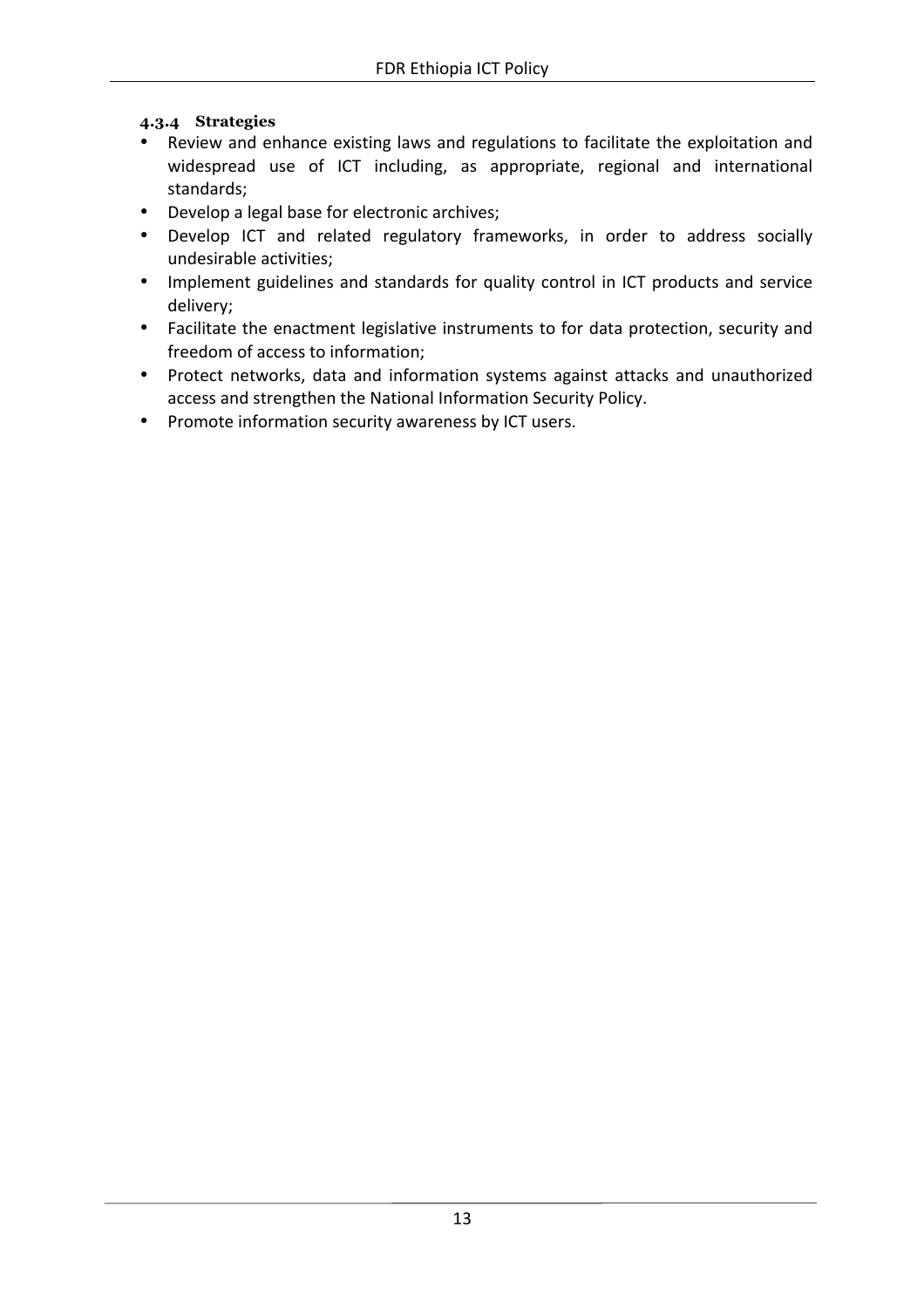# 5 STRATEGIC PILLARS

The foundational action areas mentioned in the previous chapter are a prerequisite for the growth of the ICT sector in Ethiopia and for the transformation of Ethiopian society to one that is knowledge based. With the foundation in place, Ethiopia will be in a better position to exploit the potential of ICT in the country's key social sectors, boost ICT-related industries and leverage ICT to promote progress in cross cutting areas. The following key sectors, industries and cross cutting issues constitute the pillars of this policy and are intended to highlight and guide the use of ICT in the transformation of Ethiopian economy and society:

- 1. Government
- 2. Agriculture
- 3. Education
- 4. Health
- 5. ICT industries including Manufacturing and Computer and related services
- 6. Entrepreneurship and Innovation
- 7. Youth and Women



# **5.1 Government**

The application of ICT in government and more specifically e-Government is an effective way of improving public service delivery to citizens as well as substantially improving the ease of doing business for enterprises. In recognition of this, the Government of Ethiopia developed and implemented an e-Government Strategy between 2011 and 2015. This strategy resulted in the implementation of 168 services on the national portal. In addition,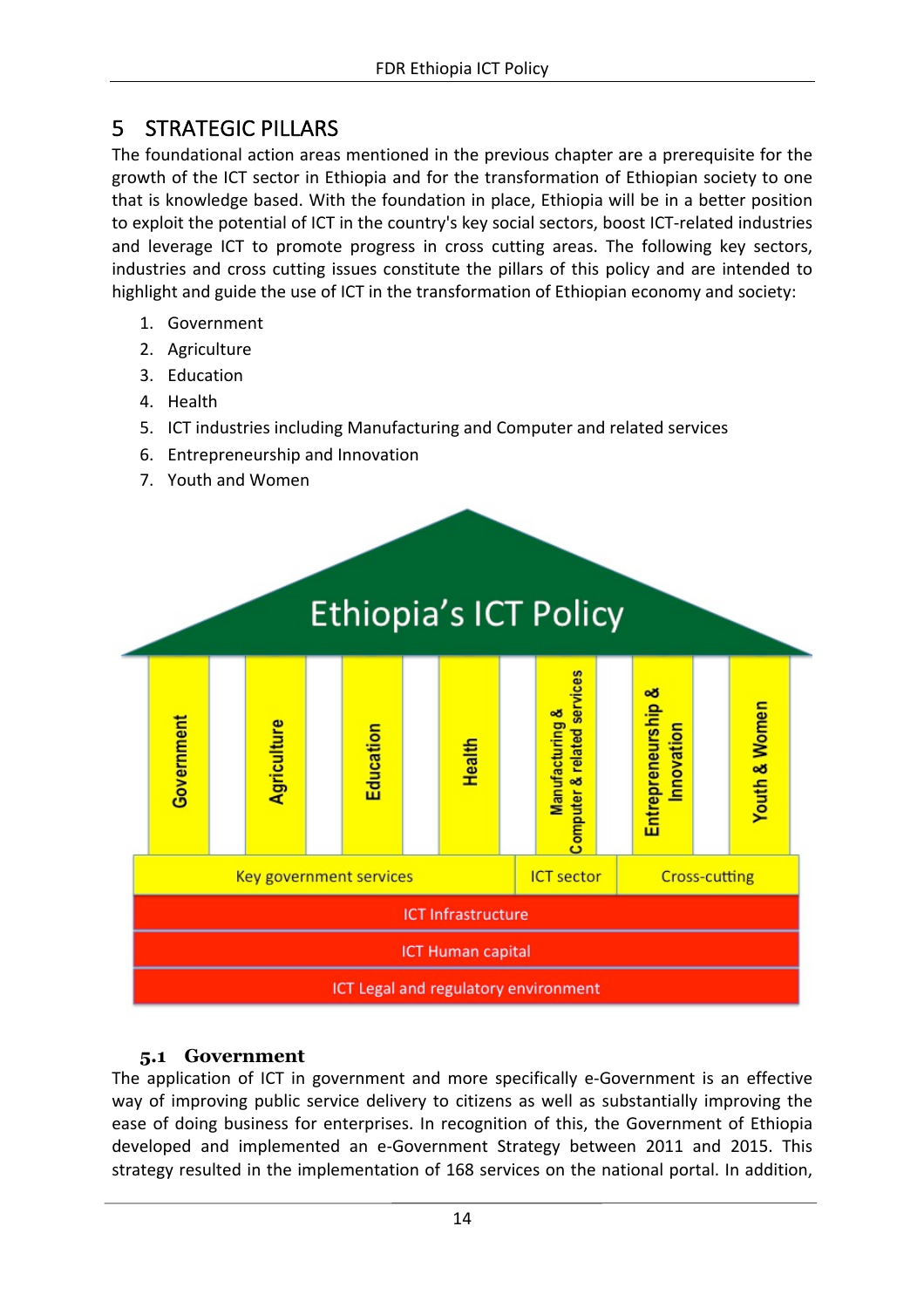WoredaNet, the government network connecting federal and state agencies and Woredas, connects around one thousand institutions.

In 2015, a new strategy was developed focusing on enhancing use of ICT in government. The *Ethiopian eGovernment Implementation Strategic Plan 2020* aims 'to realize the economic growth of Ethiopia and provide affordable & quality services to all stakeholders thereby delivering effective, efficient and transparent governance, through innovation in everything we do, creating a culture of entrepreneurship thereby affecting the lives of all Ethiopians leveraging smart government initiatives.'

The roll out of the *Ethiopian eGovernment Implementation Strategic Plan 2020*relies on the success of the foundational action areas articulated in the previous chapter. Indeed, the plan puts a key emphasis on the success of the e-Government program being supported by a strong ICT environment and a comprehensive regulatory framework. The ICT environment is improved through enhanced infrastructure and digital literacy and the regulatory framework is achieved through legislation and legal arrangements. Therefore, the *Ethiopian eGovernment Implementation Strategic Plan 2020and the foundational action areas detailed* in this document must be implemented in unison for success.

#### **5.1.1 Goal**

To modernize the public sector, in order to achieve efficient and effective delivery of public services, through the implementation and utilization of e-Government systems.

#### **5.1.2 Objectives**

- To develop and implement a robust, flexible, and scalable information and communications infrastructure that would capably support federal, regional and lower-level administration intra and inter-agency electronic service delivery and information exchange;
- To reduce administrative, operational and transaction costs of federal and regional governments' activities through extensive use of electronic media for their communications; and
- To facilitate ease of availability of information and government services to enhance good governance and consolidate democratization.

#### **5.1.3 Strategies**

The e-Government Strategic Implementation Plan 2020 provides detailed information about the various objectives and strategies for achieving the goal of enhanced public and civil service delivery with detailed targets along four key categories of enabling environment, ereadiness, usage and operational models.

# **5.2 Agriculture**

Agriculture—including crop farming, livestock raising, fishing and forestry—plays a significant role in the Ethiopian economy both in its overall contribution to Gross Domestic Product (GDP) and exports. Much of the population works in agriculture-based activities and the sector is a fundamental part of rural communities where most of the Ethiopian population lives.

Given the importance of agriculture to the Ethiopian economy and rural livelihoods, the sector merits specific attention in regards to the contribution of ICT applications that can increase the efficiency of the sector. High-speed Internet, and especially mobile phones, can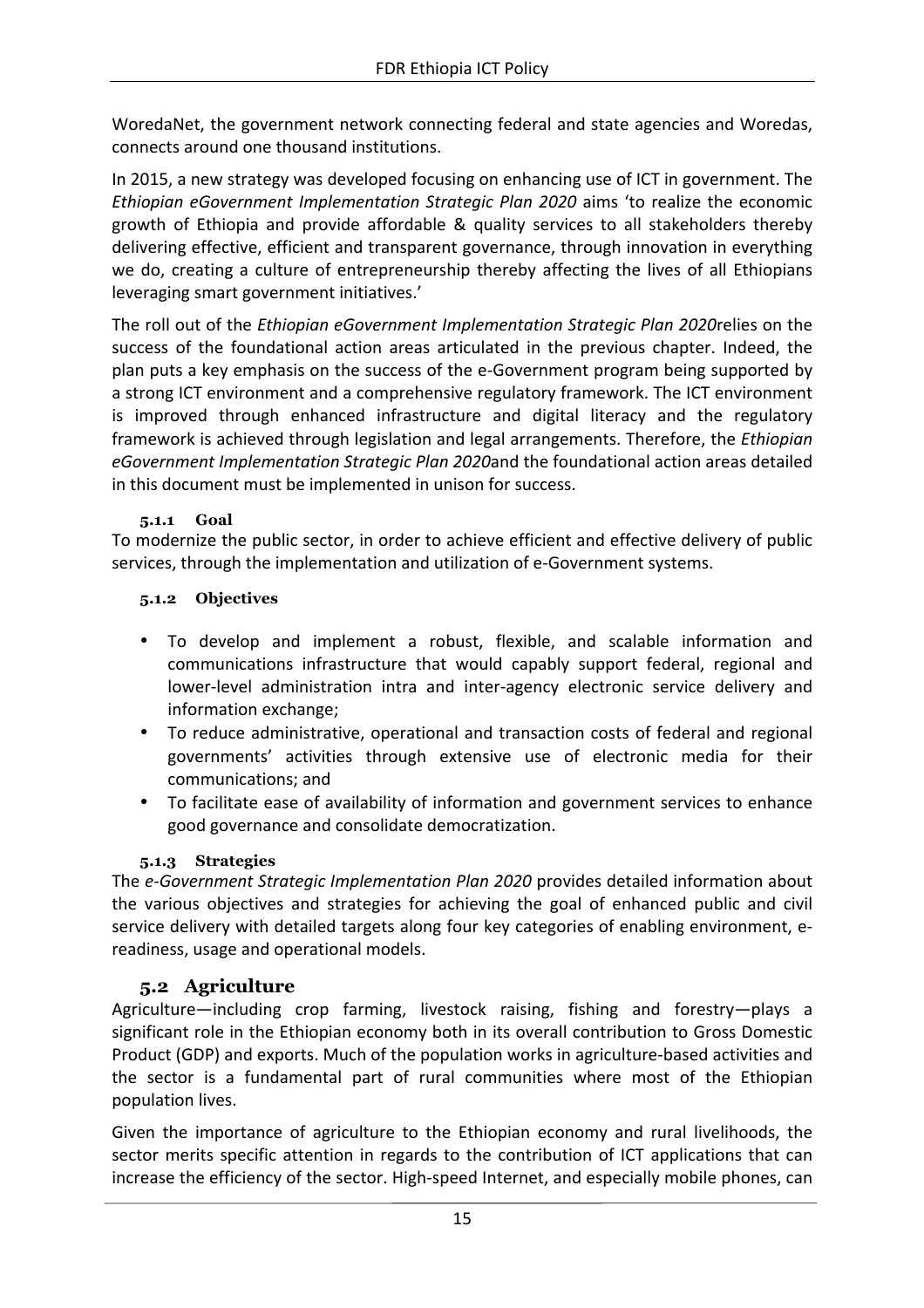have many useful impacts in the agricultural sector and boost productivity. Farmers can get detailed access to pricing, livelihood information on crop growing and livestock raising techniques, weather reports, disease prevention tips and leverage e-commerce for both buying and selling agricultural inputs and outputs. Pastoralists and nomads can use Radio Frequency Identification (RFID) chips for tagging and tracking their flocks. ICTs can also transform the agricultural sector to a modern industry with electronically connected value chains and widespread use of the Internet of Things.

#### **5.2.1 Goal**

To improve the productivity and modernization of agriculture and enhancement of rural livelihoods through the application of ICT.

#### **5.2.2 Objectives**

- Ensure that all populated rural areas are provided with adequate ICT connectivity;
- Improve agricultural productivity through the application of ICT;
- Enhance the livelihoods of rural communities through ICT; and
- Promote sustainable and rapid rural development through the application of ICT.

#### **5.2.3 Strategies**

- Develop mechanisms to ensure availability of high quality ICT infrastructure in all populated rural areas:
- Develop and implement an integrated agricultural information database featuring mapping applications and containing data such as land use, production techniques, prices, weather, crop and animal disease prevention, etc. with an electronic dissemination system so farmers and others have access;
- Develop mechanisms for farmers and other rural dwellers to both purchase and advertise their goods over the Internet;
- Establish community based information centers offering basic computer skills to those living in rural areas; and
- Establish electronic animal monitoring system such as RFID that is able to track the entire livestock life cycle thereby enhancing safety and increasing confidence for wholesalers and retail consumers.

# **5.3 Education**

The Ethiopian Government acknowledges education as the cornerstone of social progress and economic development. ICT can enhance the educational system in areas such as access to a wealth of information and online courseware. Equally important is the digital skills imparting function of schools teaching students how to use ICT, as well as to develop higher level skills for future employment in computer related occupations. As the vast majority of the Ethiopian population lives in remote areas with shortages of teachers, ICT is crucial in addressing access and quality of education. This pillar also ties into the foundational area of Human Capital Development. 

ICT networks currently connect educational institutions across the country. SchoolNet is the secondary school Internet network. The Ethiopian Education and Research Network (EthERNet) is the network for tertiary education interconnecting public universities and educational institutions. These networks will be a major area of intervention under this pillar.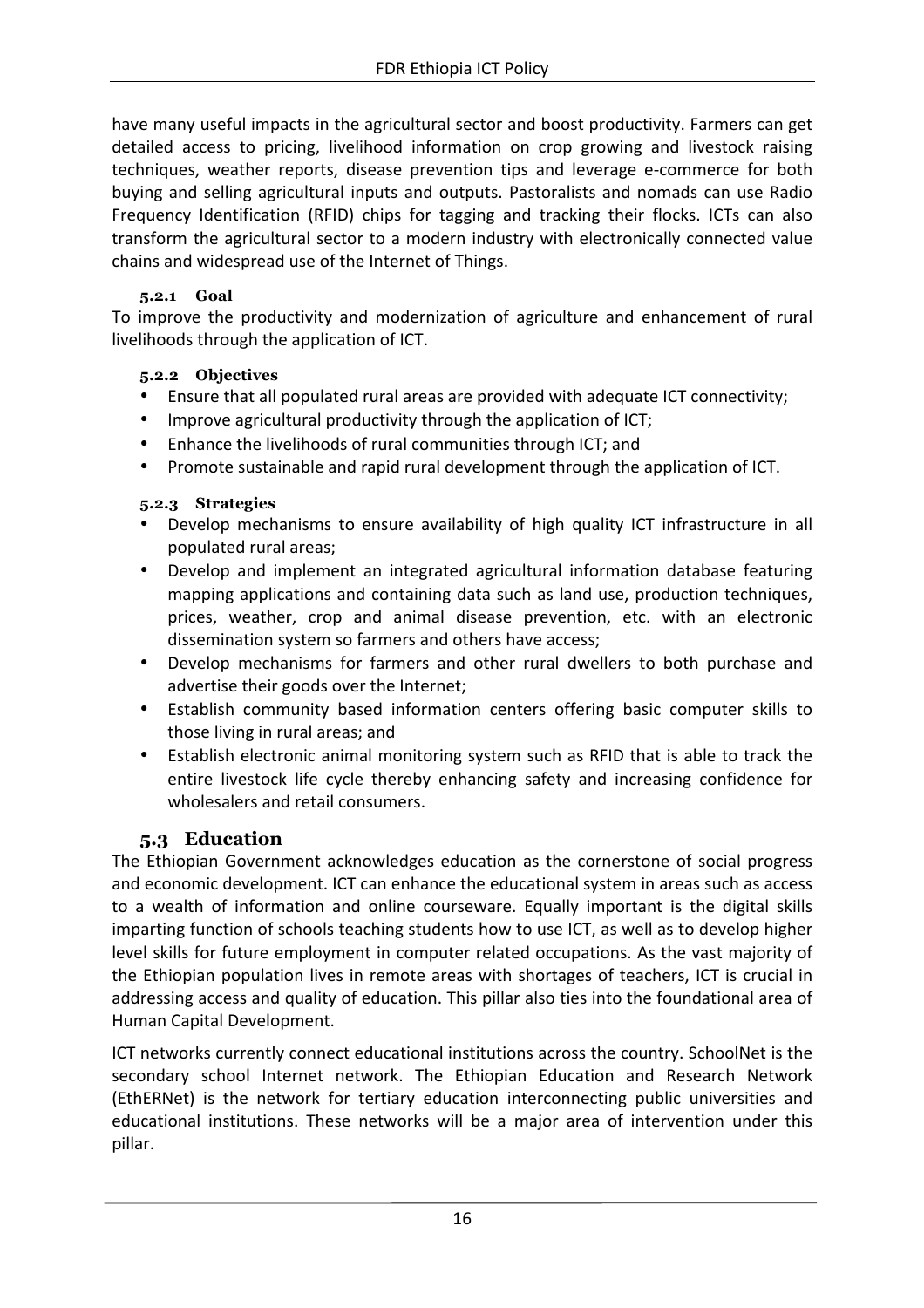A key challenge faced in deploying ICT in schools is that teachers may not have been trained properly. Maintenance is also an issue as is cost with many rural schools unable to afford the price of an Internet connection. Further ICT is not widely implemented across the curriculum. 

Exploitation and application of ICT for education will be enhanced through the following objectives and strategies.

#### **5.3.1 Goal**

Ensure that ICT is equally available across all levels of the school system and across all levels of the country, is an integral part of the educational system, and is used to extensively deliver quality online education.

## **5.3.2 Objectives**

- To ensure that all schools are connected to the national schools ICT network:
- To ensure that ICT is an integral part of the national education system and to expand quality ICT education and make it accessible;
- To ensure the implementation of computer literacy courses;
- To develop standards of evaluation and guidelines for the development and exploitation of ICT in schools, colleges and universities;
- To facilitate favorable conditions to women, disabled and other special groups for unhindered access to ICT by providing the necessary training and skills;
- To promote Internet-connected schools and higher education institutions to accelerate and support mass ICT literacy effort in the society;
- To transform the existing public libraries into digitally information systems through widespread application of ICT;
- To broaden access to learning opportunities by promoting tele-education and virtual learning; and
- To collaborate with the private sector, development partners and other institutions in promoting ICT in education initiatives.

# **5.3.3 Strategies**

- Revise existing financing schemes so cost is not a barrier for connecting educational institutions to the nationwide school network;
- Update school curricula to include ICT courses:
- Achieve a critical mass of computer literate teachers;
- Encourage the production, acquisition and distribution of digital educational materials;
- Devise affordable schemes for teachers and students to acquire ICT products and services;
- Facilitate Public Private Partnerships to mobilize resources in order to support elearning initiatives;
- Expand the on-going electronic education program to embrace all levels of education and training across the country;
- Link academic institutions and libraries electronically to enable both teachers and students to access information resources; and
- Develop special ICT training programs for women and the disabled in order to address gender and social inequalities.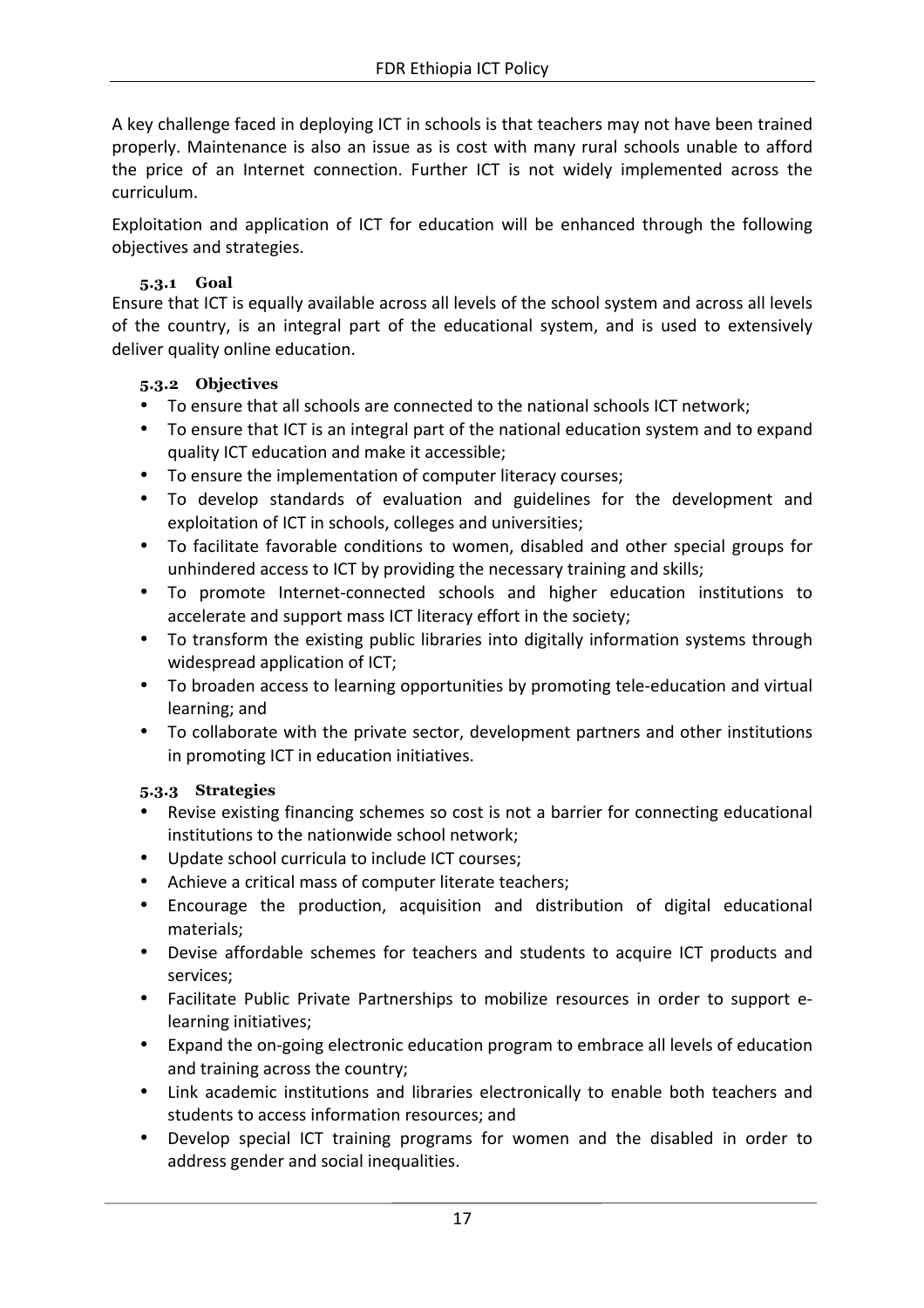# **5.4 Health**

ICT is a fundamental component for modernizing the health sector. Its specific applications include the delivery of health services in areas such as telemedicine, health information management, access by the public to online health information, use of text messaging for health reminders and online education for health professionals. The application of ICT in support of health service delivery is of particular importance in countries such as Ethiopia where a large proportion of the population lives in rural areas with a shortage of health professionals. Much like with the pillar of education aforementioned, the application of ICT to health can bridge the gap of geographical distances and enhance the delivery of health services and crucial medical information to Ethiopians across all regions.

The Ministry of Health has been developing E-health strategies. A national electronic document center has also been established with the goal of digitizing all health records over the next five years. Broadband is important for supporting many activities of the health sector including health management information systems, telemedicine and tele-education.

The government will continue to commit itself to nationwide application of ICT for health service delivery, with the following specific objectives and strategies.

#### **5.4.1 Goal**

Modernize and expand improved health services coverage using ICT.

#### **5.4.2 Objective**

- To ensure the effectiveness of the national health policy and strategy through dissemination of medical information using the Internet on ways to prevent contagious diseases such as sexually transmitted diseases, HIV/AIDS, tuberculosis and basic health care;
- To use ICTs to improve health service delivery, coverage and quality across the country including the use of applications such as telemedicine;

#### **5.4.3 Strategies**

- Develop and implement the national health information system;
- Create an electronic information network for rapid access by health professionals throughout the country on health, pharmaceutical information, etc.;
- Upgrade and modernize the administration and management of health service across the country using ICT;
- Promote the development of telemedicine applications and improve access to cost effective health care services across the country;
- Use of ICT to disseminate health messages such as alerts, reminders, etc.;
- Optimize the use of ICTs for online education for health professionals; and
- Linking hospitals, health research institutes and health centers with broadband to the lowest health center levels.
- Provide training using ICT, including online education, for health professionals.

# **5.5 ICT Manufacturing and Computer and Related Services**

The ICT sector consists of ICT manufacturing, telecommunications services and computer and related services. The ICT sector is important as industry in its own right with a growing contribution to the economy. Telecommunications services deploy the ICT infrastructure and related applications and services that are widely discussed in this policy. Therefore, ICT manufacturing and computer and related services are included in this pillar.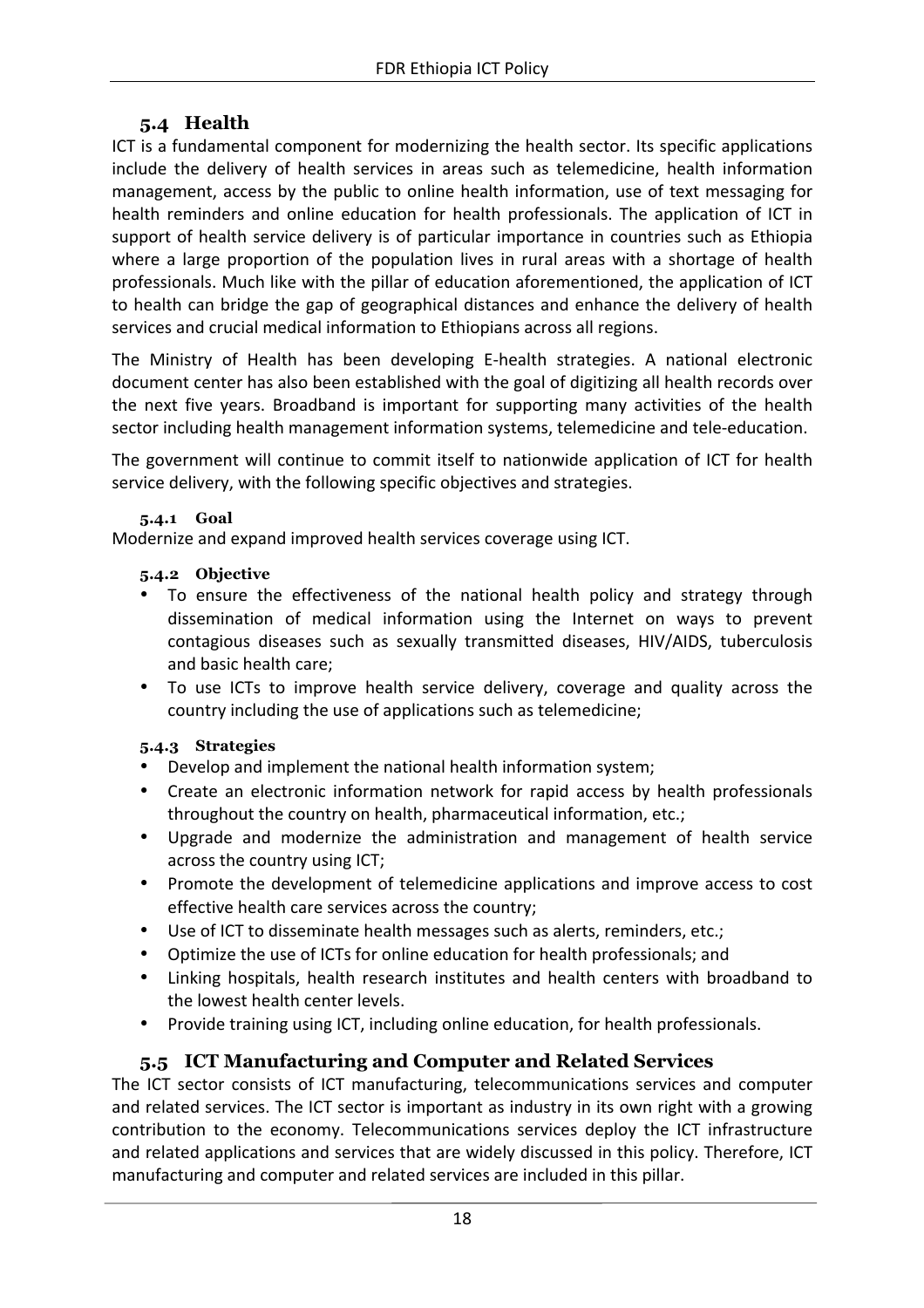#### **5.5.1 ICT Manufacturing**

There is great potential for further developing the ICT manufacturing industry in Ethiopia. This would open up the potential of an important industry, create jobs, provide opportunities for SMEs, reduce the price of ICT equipment in the country and help to accelerate technology transfer. This topic is further elaborated in a separate policy document for the ICT manufacturing sector.

Even though ICT manufacturing at present is quite small, it has shown dynamic growth in recent years. The potential for an expanded ICT manufacturing industry is promising. The foundational action areas will increase the number of skilled workers and penetration of ICT across the country and thus increase the attractiveness of Ethiopia as a destination for investment in ICT manufacturing. To enhance the viability of Ethiopia as a destination for ICT manufacturing, the Government is committed to removing obstacles constraining its development. 

The following goals, objectives and strategies will help to develop the potential of the ICT manufacturing and electronics industry.

#### *5.5.1.1 Goal*

To develop an inclusive and globally competitive ICT manufacturing industry that contributes to meeting local demand for ICT products and creates rising exports.

#### *5.5.1.2 Objectives*

- To develop the competitive capacity of the ICT manufacturing sector nationally to ensure it can export products internationally;
- To facilitate the growth of the ICT manufacturing industry in Ethiopia particularly local SMEs:
- To encourage domestic and foreign direct investment for the development of ICT manufacturing; and
- To promote ICT manufacturing as a tool for employment opportunities and entrepreneurial development in small businesses.

#### *5.5.1.3 Strategies*

- Develop an ICT manufacturing information system featuring data on production, employment and trade as well as investment and other incentives to market the status and potential of the industry;
- Promote technological industrial zones and provide incentives for ICT manufacturers;
- Boost technical skill development and research and development activities to maximize potential for technology transfer;
- Enhance the enabling legal, regulatory and institutional framework to attract domestic and foreign direct investment in the ICT manufacturing industry and encourage exports;
- Encourage and support the local private sector particularly SMEs with special incentives that would enable them to participate in the ICT manufacturing industry; and
- Establish IT hardware incubators targeted at innovative entrepreneurs.

#### **5.5.2 Computer and Related Services**

A robust national software system is essential to maximize effective use of ICT and ensure its sustainability. Applications, services and content all need to be adapted to the local context and languages. At the same time, there are opportunities for Ethiopia to develop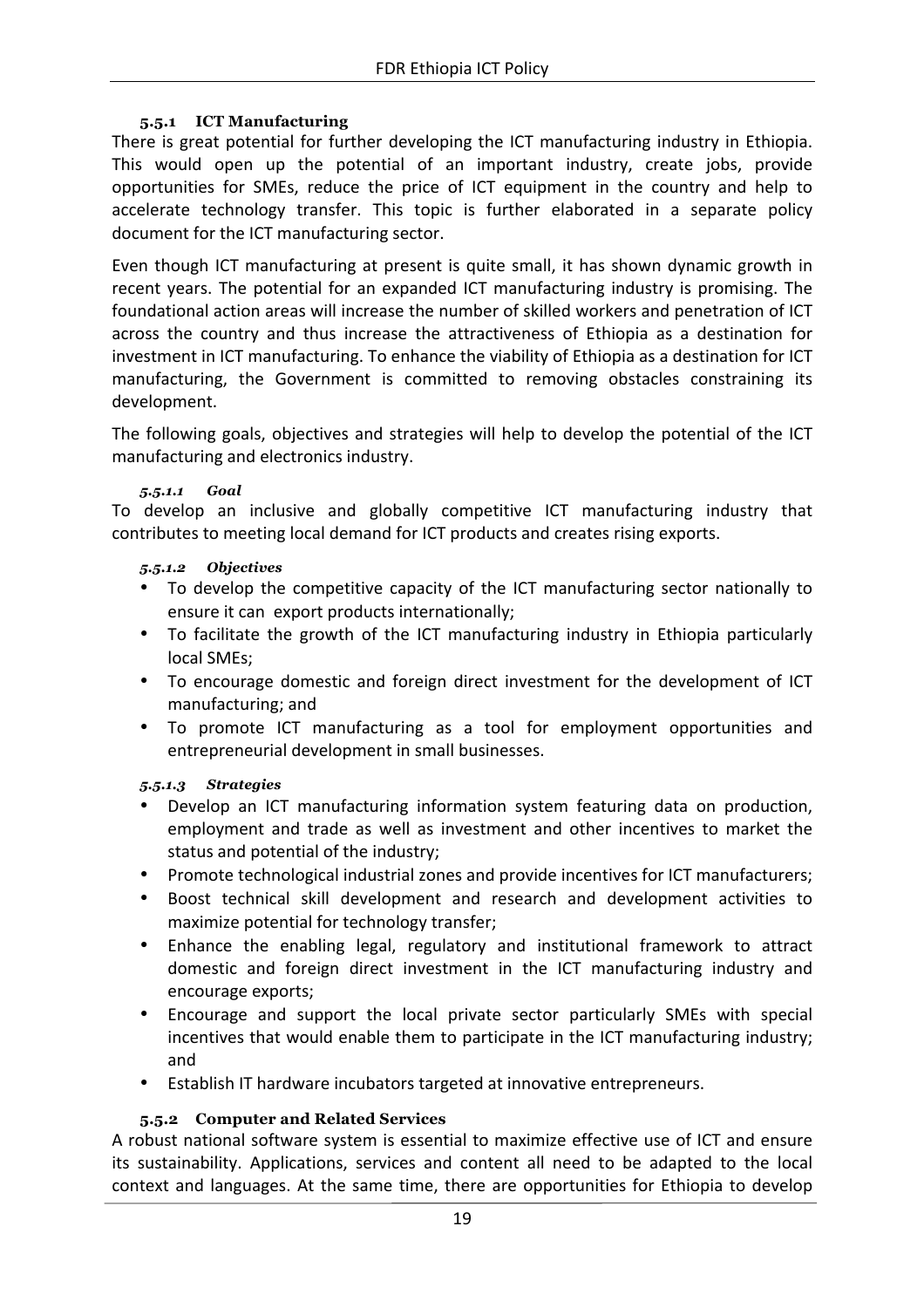the export potential of the sector. The national software and related services industry can help modernize the economy, contribute to economic growth and create jobs.

Building a strong software and computer services industry requires capacity building, developing quality assurance standards, creating an enabling business environment, enhancing access to finance, ensuring an appropriate legal environment, ensuring availability of e-payment systems and last but not least, boosting domestic demand.

#### *5.5.2.1 Goal*

To create a strong national software industry to enhance the development impacts of ICT.

#### *5.5.2.2 Objectives*

- Facilitate growth of computer software and services, particularly local SMEs;
- Encourage domestic and foreign investment for the development of computer software and services:
- Develop the competitive capacity of the computer software and services in national and international markets;
- Leverage the computer software and services sector to develop locally relevant applications, software and services that can be exported.

#### *5.5.2.3 Strategies*

- Leverage the ICT Village to provide incentives for software developers and for foreign investment:
- Promote certification and quality assurance;
- Facilitate access to finance through steps such as guaranteed loans for micro and SMEs and incentives for the creation of venture capital funds;
- Promote software skills development through the education system and private sector;
- Stimulate demand through public procurement and promotion of greater use by private sector;
- Develop program to grow software exports;
- Facilitate electronic payments; and
- Encourage companies in the mobile sector to support mobile application software developers through mobile labs, competitions, internships, etc.

#### **5.6 Entrepreneurship and Innovation**

The emergence of small entrepreneurs developing innovative products is a trend visible throughout the world. Though many fail, those that manage to scale up create jobs at a disproportionate rate. Start-up founders are also young and college educated and thus can help alleviate unemployment among university-educated youth. Successful tech start-ups have a significant impact on business models through the introduction of new goods and services that are typically ICT enabled. Social entrepreneurs are relevant in Ethiopia's context through the application of goods and services with development impacts.

#### **5.6.1 Goal**

To enable a vibrant ecosystem for innovative entrepreneurs.

#### **5.6.2 Objectives**

- To create a thriving startup ecosystem; and
- To facilitate the growth of social entrepreneurs.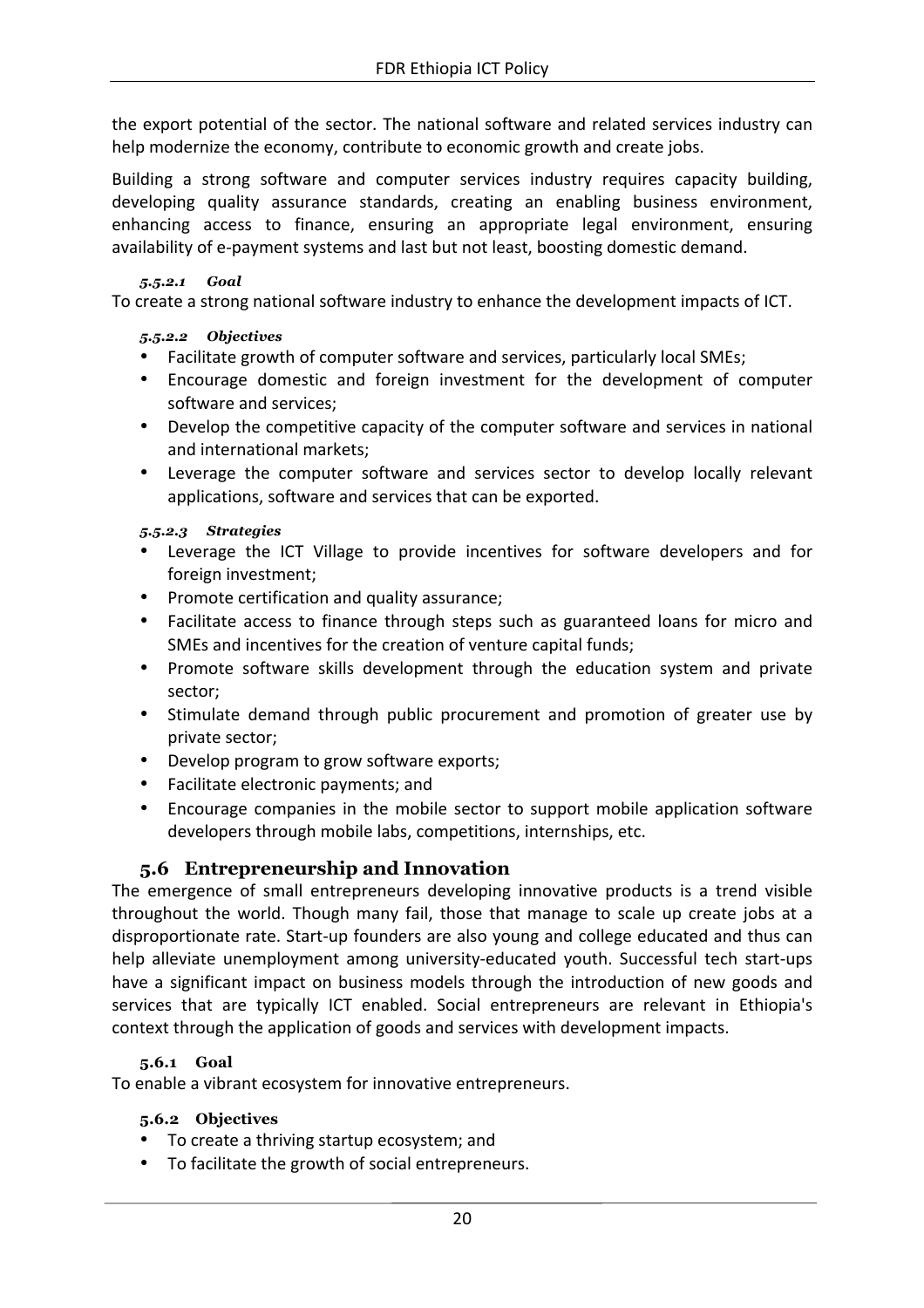#### **5.6.3 Strategies**

- Introduce dedicated funding options for small tech entrepreneurs;
- Leverage the ICT Village for incubation and acceleration of startups;
- Facilitate the startup business environment in areas such as business registration;
- Promote networking among the startup community through events, workshops, and competitions and foster links between startups and larger companies;
- Tap the innovative ideas of social entrepreneurs for their potential in relevant areas such as government, health, education and rural development;
- Encourage and support the local private sector particularly SMEs with special incentives that would enable them to participate in the ICT manufacturing industry; and
- Facilitate e-payment solutions.

## **5.7 Youth and Women**

Across the world technology has played an important role in empowering role for youth and women. It has helped them mobilize, collaborate and given them a voice. It has connected young people and women across geographical divides to respond to social concerns.

ICT can engage and motivate youth and women to get involved in developing and learning about their communities and thus forge increased commitment and empowerment. Targeting girls and young women, in particular, by promoting better and more inclusive access to ICT for enhancing their academic, social and economic development is crucial to closing the gender gap.

Promoting universal, non-discriminatory, equitable and affordable access of youth and women to ICT is central to ensuring digital and social inclusion.

In recognition of these facts, the Government is committed to improving the access of ICT for Youth and Women through the following objectives and strategies.

#### **5.7.1 Goal**

Increase the benefit of access to various forms of ICT by youth and women across all the regions.

#### **5.7.2 Objectives**

- To ensure the provision of youth and gender friendly and safe access to broadband Internet across the whole country;
- To ensure that IT plays a key role as an empowerment tool, addressing access gaps relating to youth and women; and
- To increase the number of youth and women in the ICT industry.

#### **5.7.3 Strategies**

- Provide free or subsidized ICT services for non-profit groups targeting youth and women;
- Ensure that the educational system provides equal opportunities for all students to learn how to use ICTs;
- Ensure that the educational system provides equal opportunities for all students to develop advanced ICT skills and provide equal opportunities for women to work in ICT jobs;
- Support young or female tech innovators and entrepreneurs through special programs, initiatives and competitions; and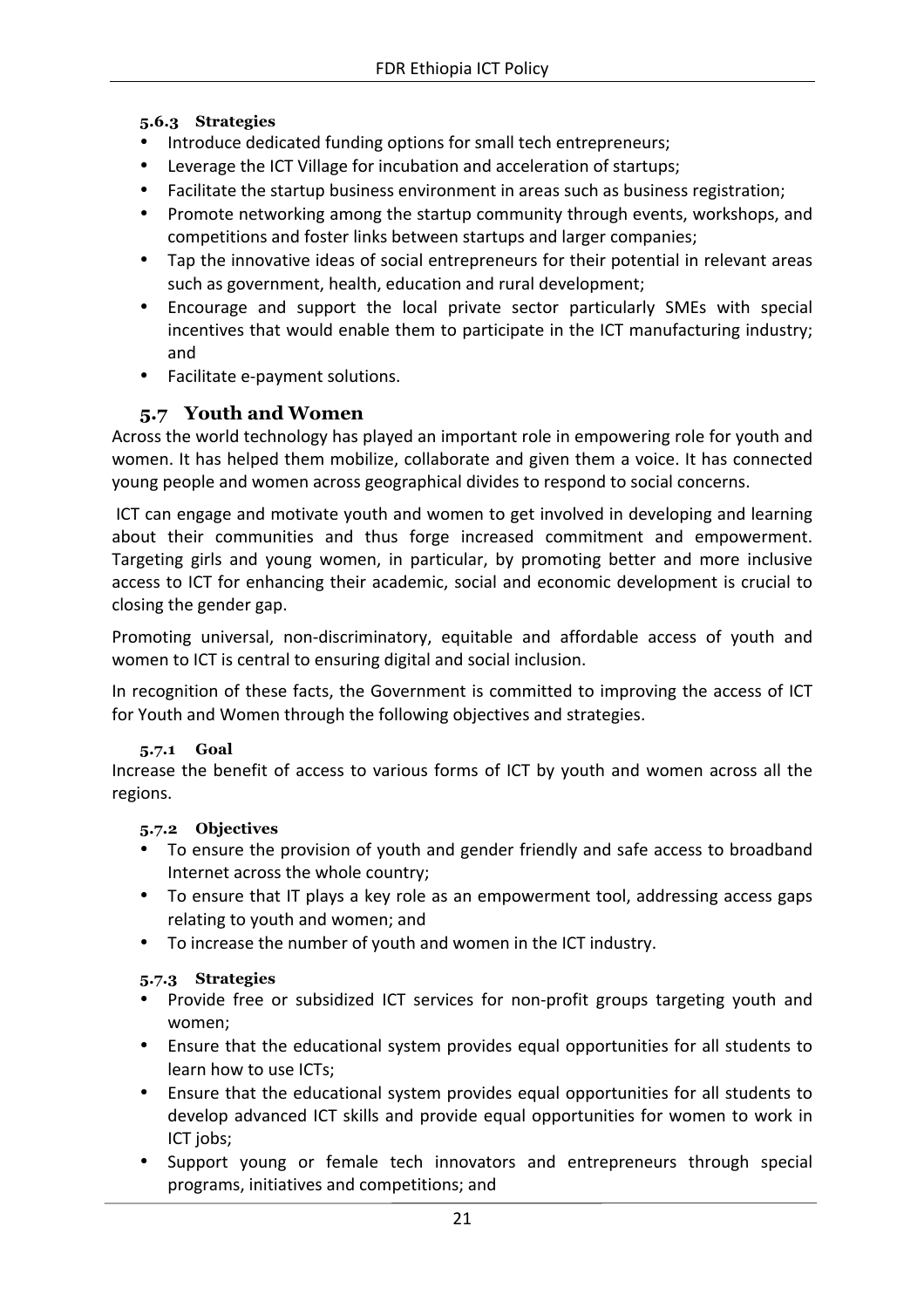• Ensure the proper legal and corresponding computer framework exist to prevent the dissemination of harmful and offensive content or cyber-bullying which disproportionally affects youth and women.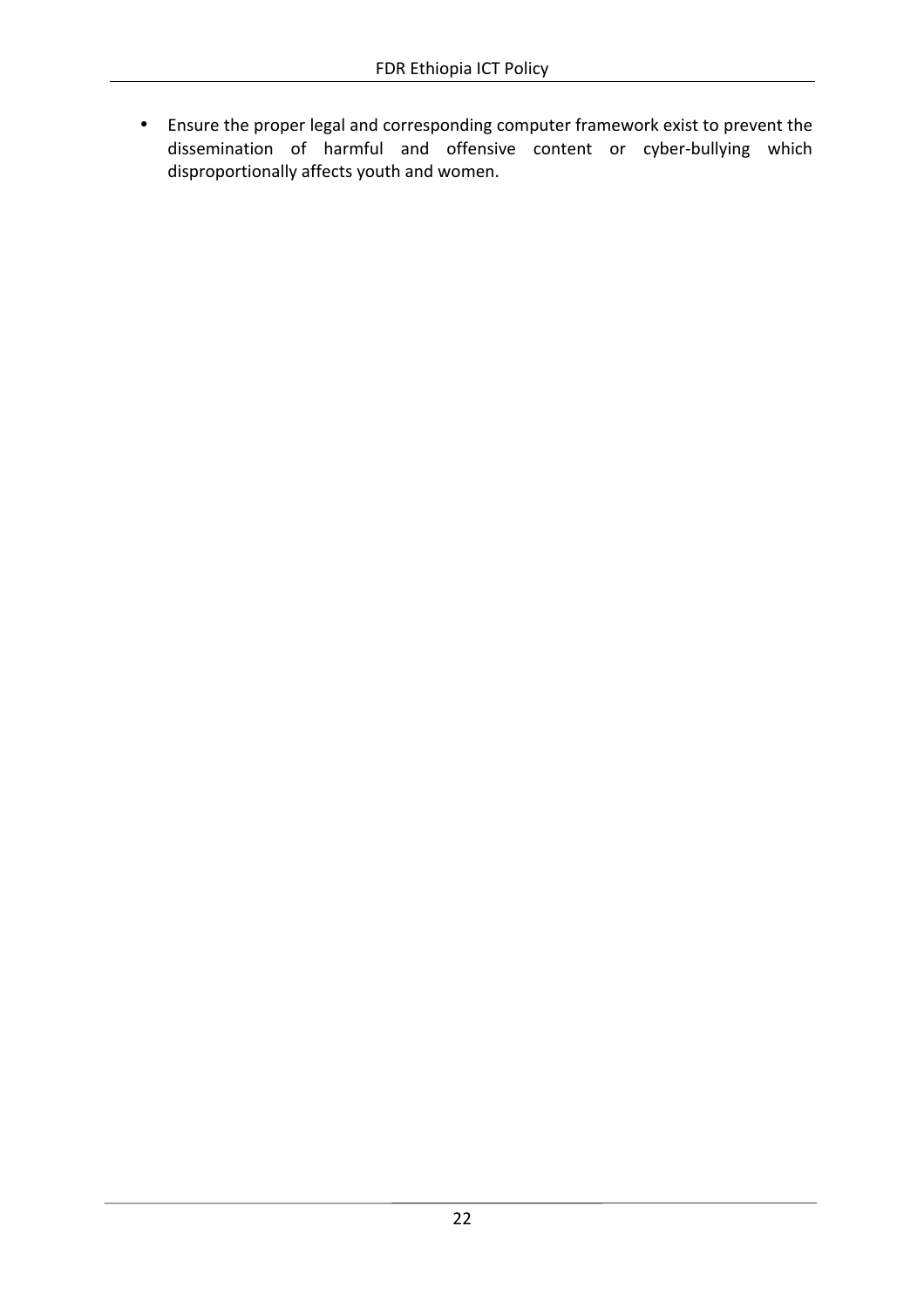# 6 FRAMEWORK FOR POLICY DEVELOPMENT

# **6.1 Introduction**

An effective policy implementation process is essential for achieving the Government's objectives and raising the contribution of ICT to economic growth, poverty reduction and wealth creation.

# **6.2 Institutional Arrangements**

The existence of a cohesive and well-functioning institutional framework is essential for effective policy implementation and the attainment of all the objectives of this policy. The aim is to ensure that the key institutions interacting with the ICT sector effectively play their respective but interdependent roles with a view to promoting a vibrant ICT sector and achieving universal access to services. The government will provide leadership and direction in the ICT sector and in the implementation of the policy objectives. In addition, the government will foster broad, investment-friendly rules and regulations. The following stakeholders play important roles in the development of the ICT sector and it is proposed that representatives from each will be part of a National ICT Council (NICTC) to help guide implementation of the policy:

- Government;
- Development Partners;
- Civil Society;
- Service Providers;
- Private Sector;
- Consumers;
- **ICT Professional Bodies.**

# **6.2.1 Government**

The Government's role in the sector will be coordinated through the MCIT and through relevant regional ICT agencies. Strategies to achieve this policy include:

- Strengthen existing institutions and assign appropriate ICT priority areas to them to champion and deliver on the objectives of the policy. In particular, specific targets will be agreed upon and reviews made to determine the extent to which they are being realized;
- Develop, coordinate and implement both the ICT policy and the monitoring and evaluation (M&E) framework across all sectors of the economy, and across the region, to ensure that the implementation of ICT programs and projects is effective to support the social and economic sectors of the economy;
- Ensure provision of an enabling environment for investment in the sector;
- Ensure provision on an enabling regulatory environment for market development, by playing the role of sector regulator; and
- Consider establishing a separate eGovernment agency, with a broad mandate to foster the development of ICTs in Ethiopia (including businesses, innovation and capacity building), implement and maintain systems and technology for the government, oversee the development of integrated ICT projects, and develop and enforce government ICT standards.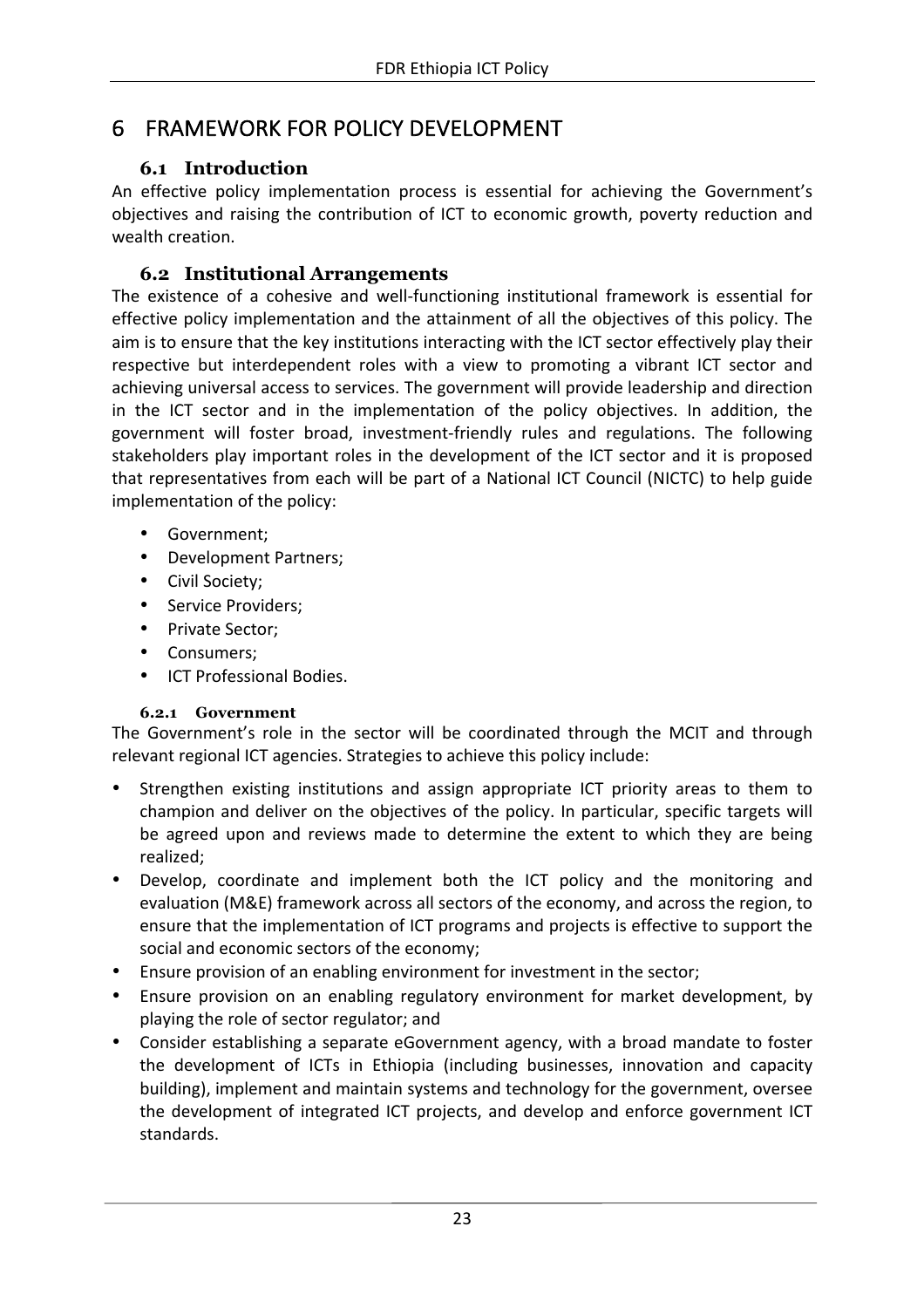#### **6.2.2 Development Partners**

Multilateral, bilateral, NGOs, International Financial Institutions and other development partners will play a complementary role towards realization of development of the goals and objectives of this policy. Within the ICT policy framework, the Government will foster linkages with various development partners to provide financial, material and technical assistance as well as building capacity and digital literacy to ensure long-term sustainability.

#### **6.2.3 Civil Society**

The role of civil society will be to inform the policy-making process by making relevant contributions in regard to, *inter alia*, ICT access, e-Education, poverty reduction and e-Governance. A specific role envisaged for ICT users, and consumer associations, would be in helping to monitor actual broadband speeds in the country and quality of service, through a service quality website based on crowd sourced and automatically monitored information.

#### **6.2.4 Service Providers**

The role of the service providers is critical for implementing the national ICT infrastructure elements of this policy with the overall aim of providing broadband access throughout the country using the latest available commercial technologies at an affordable price and with high level of service quality.

#### **6.2.5 Private Sector**

The private sector plays an important role in the sector, and its involvement will be required, *inter alia*, to:

- Continue to develop the sector with efficiency, credibility, commercial integrity and good corporate governance;
- Provide quality and sustainable service with a multiplicity of choice to consumers;
- Develop services and applications that run "over the top" of the broadband infrastructure and which provide solutions for end users; and
- Keep abreast of technological change, and participate in the broader ICT sector, both regionally and internationally.

#### **6.2.6 Consumers**

Ensuring reliable ICT access to consumers, including both citizens and businesses, is the overarching goal of this policy and their input is essential for its success. To that end, it is expected that consumers will:

- Be provided with mechanisms to provide feedback about access, quality and affordability of ICT services;
- Have procedures for reporting complaints about billing, quality of service, offensive content and other issues with appropriate resolution procedures; and
- Be consulted, and provide input to ICT related policy, strategy and programs in respect to consumer issues, including service prices.

#### **6.2.7 ICT Professional Bodies**

The Government will recognize and encourage the formation of national ICT professional bodies registered under the laws of Ethiopia to foster professional ethics, standards and human resource development in the sector. Two specific roles of ICT associations will be to monitor, and report confidentially on, any suspected malpractice in the sector or anticompetitive activities and to champion the use of ICT in the economy.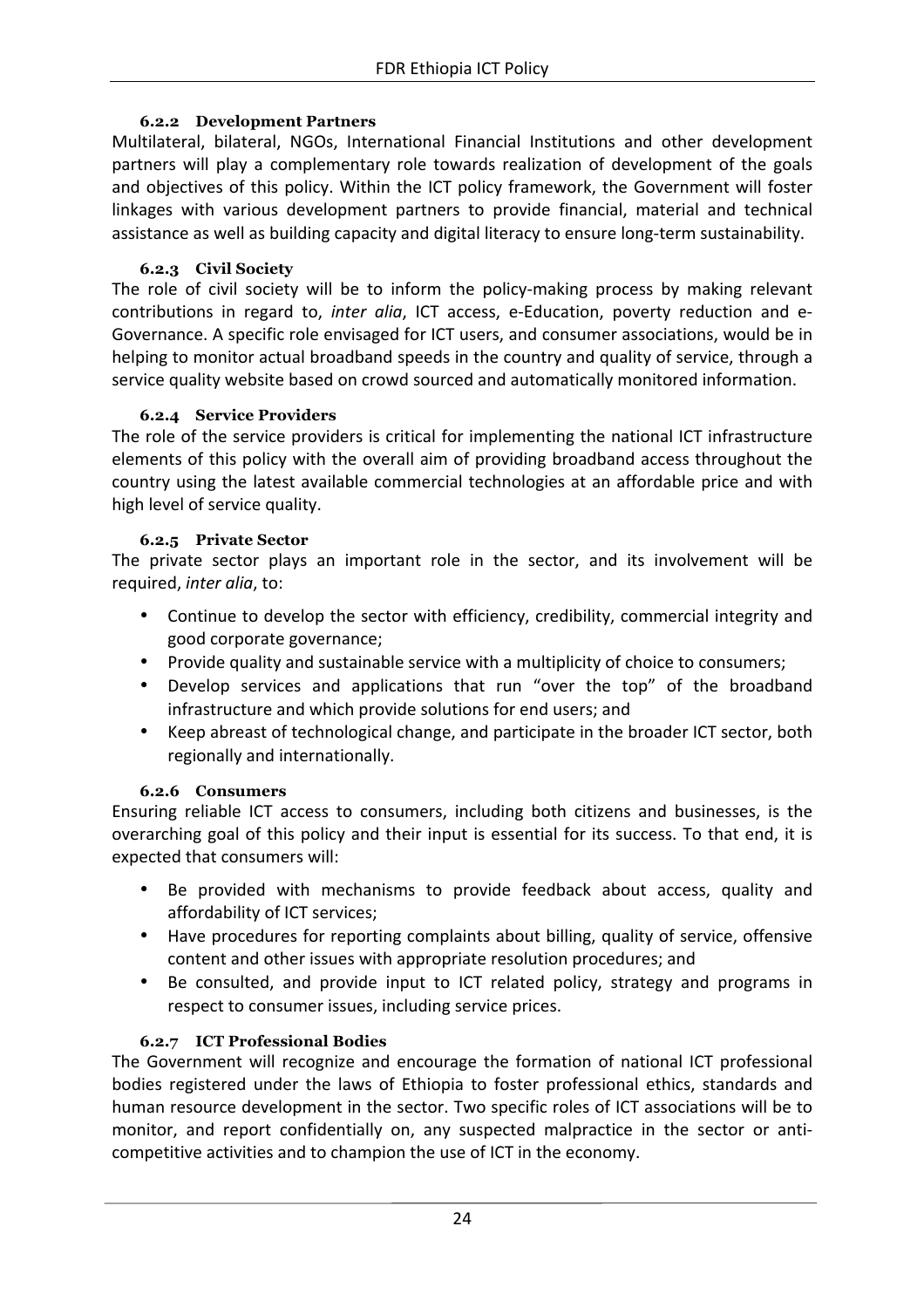# **6.3 Continuous Re-alignment of the Sector**

In recognition of the fast pace of technological change, the Government has put in place the necessary institutional building blocks required for the development of a robust ICT sector. This ICT policy thus gives due consideration to the following:

- a) Establishing a National ICT Council (NICTC) whose members will constitute representatives of the academic, professional, civil society and other stakeholder organizations;
- b) Enhancing M&E mechanisms within the MCIT to coordinate with government institutions with national responsibilities to implement the ICT development policy;
- c) Developing adequate and sustainable capacity at all levels of government and across different sectors for formulating and implementing national ICT programs and projects;
- d) Articulating public and private sector partnership modalities for national ICT development; and
- e) Integrating on-going ICT related programs and projects into national ICT development plans and programs.

The Government will further commit itself to making the necessary changes to existing institutions as well as making new arrangements, as and when the need arises, to facilitate implementation of this policy.

# **6.4 Monitoring and Evaluation**

It is important to strengthen mechanisms to ensure that the development and implementation of ICT policies and strategies, as well as plans and programs, are carried out effectively. This requires continuous monitoring and evaluation of the implementation of the policy. The MCIT will create the institutional framework and design mechanisms to ensure that implementation of the policy is on track, and that it is regularly monitored and evaluated. This will ensure that policy goals, objectives and targets are achieved, and that corrective and timely measures are taken when the need arises.

The mechanisms include the following.

- a) Facilitating and coordinating the national ICT policy as well as related plans, programs and strategies;
- b) Ensuring that there is no duplication or overlapping efforts which result in wastage of resources in the process of ICT planning and program development;
- c) Establishing performance indicators and targets to measure effectiveness;
- d) Formalizing monitoring and benchmarking within MCIT to oversee collection and reporting of performance indicators and conduct of regional benchmarking;
- e) Creating a website to allow ICT users, throughout the country, to provide voluntary reports on actual broadband speeds (for instance, by using a speed monitoring app) and on service quality and outages;
- f) Setting standards to ensure effective project management and accountability for national and sector specific programs and projects; and